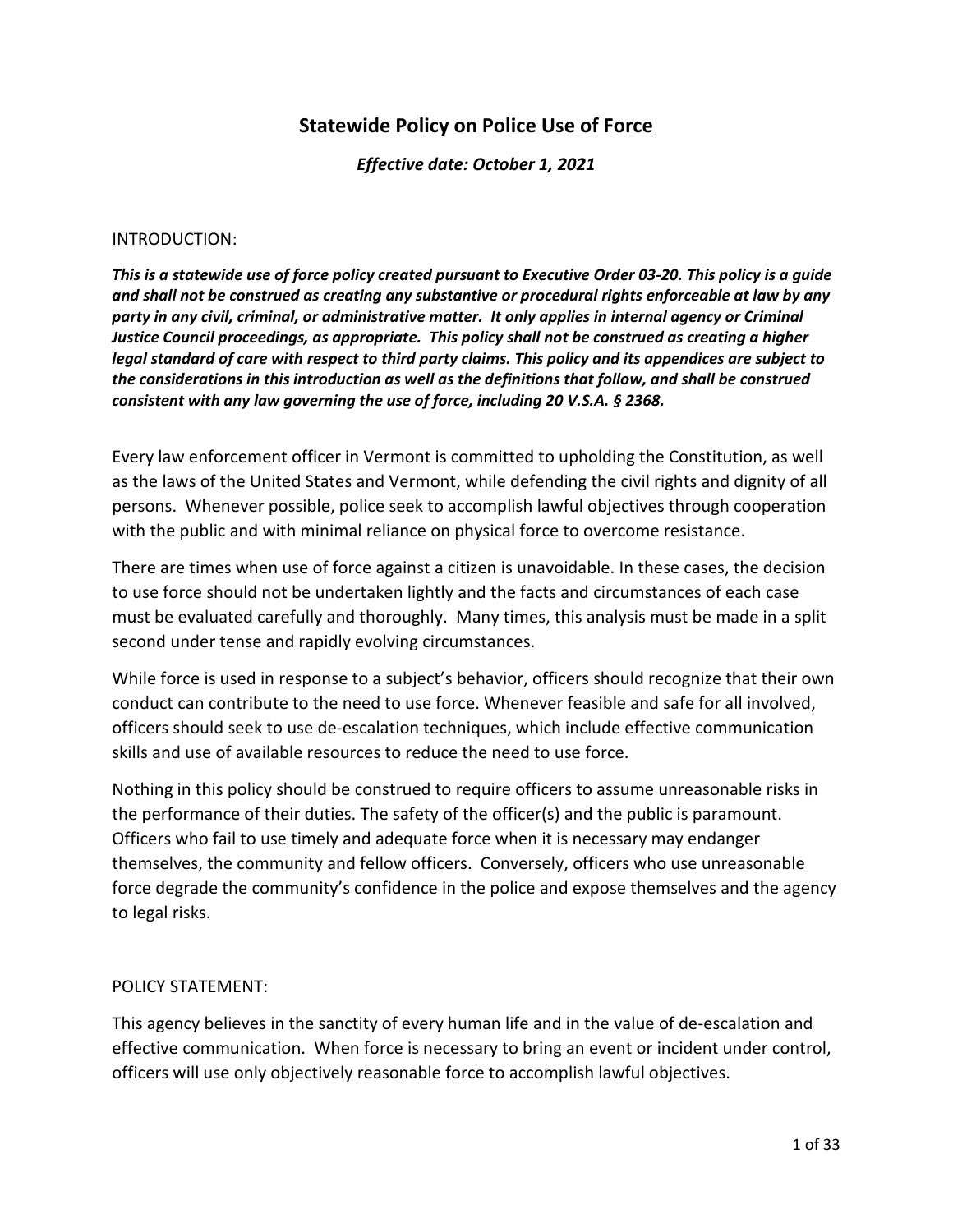#### TABLE OF CONTENTS:

- 1. Definitions
- 2. Considerations prior to force being used
- 3. Less lethal force
- 4. Lethal force
- 5. Duty to Intervene
- 6. Duty of Care
- 7. Reporting & Supervisory Review
- 8. Administrative Investigation
- 9. Training
- 10. Appendix A Lethal force post-incident procedures and statewide policy on review of Body Worn Camera recordings following lethal force incidents
- 11. Appendix B Administrative Warning for use of Aerosol Agents
- 12. Appendix C Minimum requirements for Use of Force Reporting
- 13. Appendix D Use of Force Guidelines for Interacting with Persons Known to be Experiencing or Perceived to be Experiencing Mental Impairment
- 14. Appendix E Police Use of Military Equipment

#### **SECTION 1: DEFINITIONS**

**Active resistance** - A subject using physical activity to resist or take affirmative action to defeat an officer's ability to take them into custody or to seize them, but the subject's actions would not lead a reasonable officer to perceive a risk of physical injury to themself, the subject, or a third person. Examples of active resistance include pulling away, escaping or fleeing, struggling and not complying on physical contact.

**Passive resistance** – A subject who takes no affirmative action to defeat police efforts to make an arrest but who does not respond to verbal commands and may refuse to move by sitting down, acting as "dead weight" or similar.

**Active aggression** - Behavior that an objectively reasonable officer would believe creates an imminent risk of physical injury to the subject, officer, or third party, but would not lead a reasonable officer to perceive a risk of death or serious bodily injury. Examples include an attack on an officer, strikes, wrestling, undirected strikes with injury potential, kicking, shoving, punching, and other words or behavior indicating that such actions are imminent.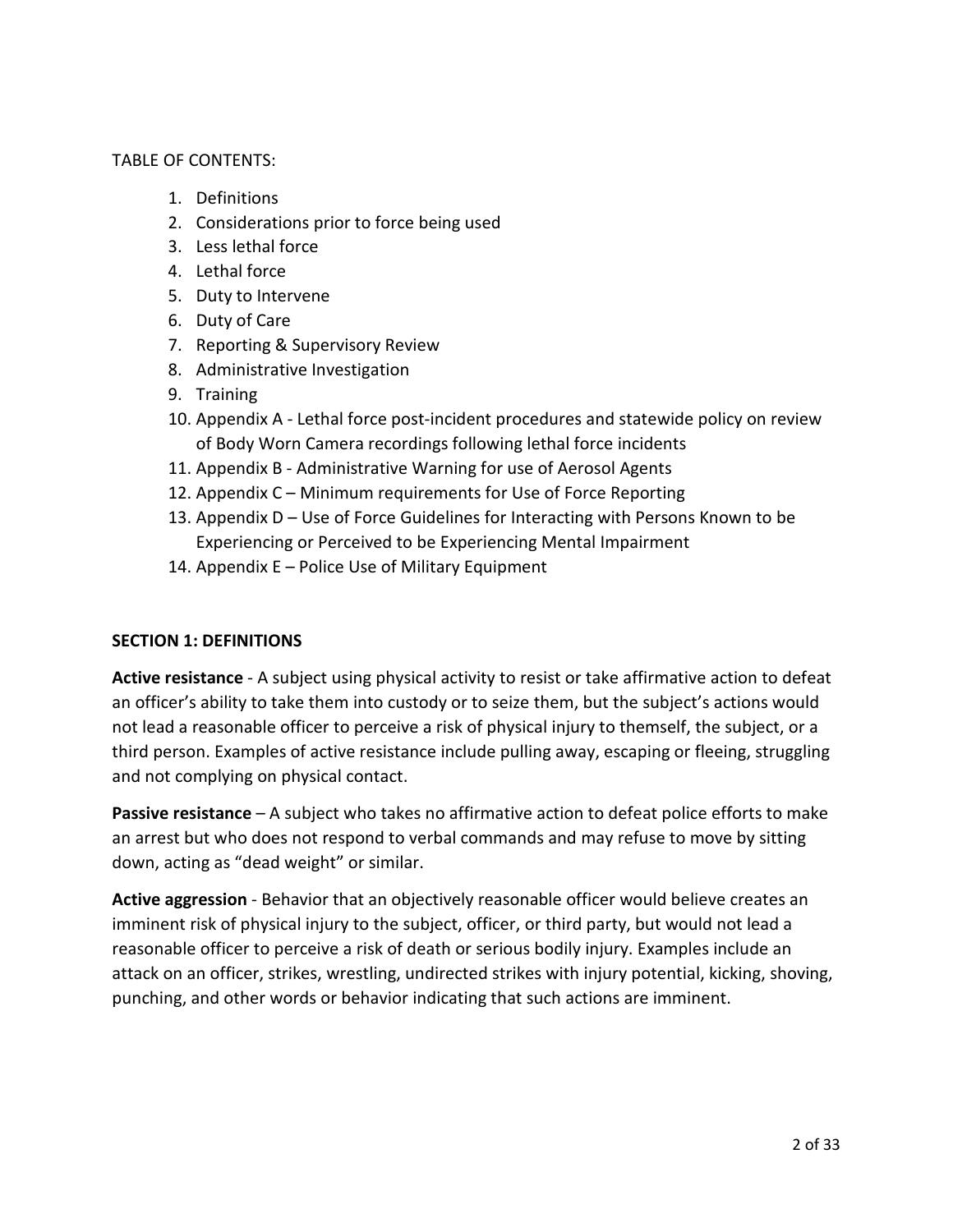**Deadly force** – Any use of force that creates a substantial risk of causing death or serious bodily injury.<sup>[1](#page-2-0)</sup> Also referred to as lethal force.

**De-escalation** - Actions used by officers, when safe and feasible without compromising lawenforcement priorities, that seek to minimize the likelihood of the need to use force during an incident and increase the likelihood of gaining voluntary compliance from a subject. This generally refers to the act of moving from a state of high tension to a state of reduced tension. Common de-escalation techniques include deliberately slowing the progression of law enforcement actions, using barriers, cover and distance, as well as communicating in a calm, clear manner, using active listening skills and asking open ended questions. When appropriate *and available*, officers should consider calling in and relying on resources, such as crisis teams or embedded social workers, to assist in de-escalating a situation.

**Force** – Physical coercion employed by a law enforcement officer to compel a person's compliance with the officer's instructions.<sup>[2](#page-2-1)</sup> For the purpose of this policy, this includes all law enforcement actions beyond compliant handcuffing.

**Imminent threat of death or serious bodily injury** – Based on the totality of the circumstances, a reasonable officer in the same situation would believe that a person has the present ability, opportunity and apparent intent to immediately cause death or serious bodily injury to the law enforcement officer or another person. An imminent threat is not merely a fear of future harm, no matter how great the fear and no matter how great the likelihood of harm, but is one that, from appearances, must be immediately addressed and confronted.[3](#page-2-2)

**Intervene** – To come between, whether physically or verbally, to prevent or alter a result or course of events.

**Law enforcement officer** – Shall have the same meaning as 20 VSA 2351a<sup>4</sup>, used interchangeably with "officer."

**Necessary** - When a reasonable officer with the same information and in the same situation would conclude that no reasonably effective alternative appears to exist.

**Objectively reasonable** - Whether the decision by a law enforcement officer to use force was objectively reasonable shall be evaluated from the perspective of a reasonable officer in the same situation, based on the totality of the circumstances. A law enforcement officer's failure to use feasible and reasonable alternatives to force shall be a consideration for whether its use was objectively reasonable. The calculus of reasonableness must allow for the fact that police officers are often forced to make split-second decisions about the amount of force that is

<span id="page-2-0"></span> $1$  H.145 language (a)(2)

<span id="page-2-1"></span> $H.145$  language (a)(3)

<span id="page-2-2"></span> $3$  H.145 language (a)(4)

<span id="page-2-3"></span> $4$  H.145 language (a)(5)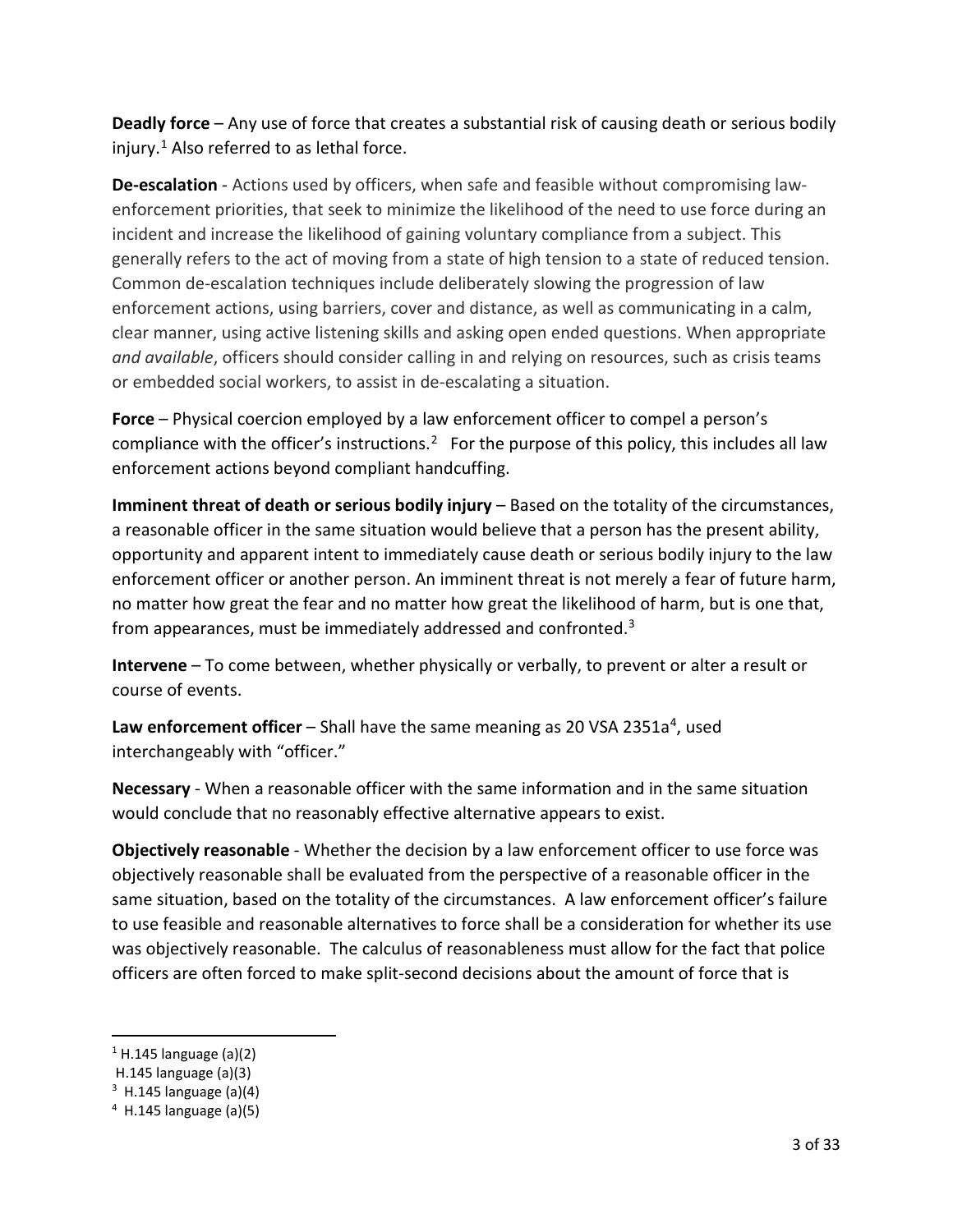necessary in a particular situation, in circumstances that are tense, uncertain, dynamic and rapidly evolving.

Factors to be considered in determining the objective reasonableness of force include, but are not limited to:

- The seriousness of the crime or suspected offense;
- The level of threat or resistance presented by the subject(s) (e.g. proximity to weapons, potential for escape, availability of other resources or officer backup);
- Whether the subject was posing an immediate threat to officers or a danger to the community;
- The potential for injury to citizens, officers or subjects (e.g. levels of exhaustion, relative size, strength, skill level, age of suspect versus officer as well as number of officers versus subject(s).

**Chokehold**– means the use of any maneuver on a person that employs a lateral vascular neck restraint, carotid restraint, or other action that applies any pressure to the throat, windpipe, or neck in a manner that limits the person's breathing or blood flow.<sup>[5](#page-3-0)</sup>

**Proportional** - To be proportional, the level of force applied must reflect the totality of circumstances surrounding the situation at hand, including the nature and immediacy of any threats posed to officers and others. Officers must rely on training, experience, and assessment of the situation to decide an appropriate level of force to be applied. Reasonable and sound judgment will dictate the force option to be employed. Proportional force does not require officers to use the same type or amount of force as the subject. The more immediate the threat and the more likely that the threat will result in death or serious physical injury, the greater the level of force that may be proportional, objectively reasonable, and necessary to counter it.

**Totality of the circumstances** – means the conduct and decisions of the law enforcement officer leading up to the use of force and all facts known to the law enforcement officer at the time, including the conduct of the person or persons involved.<sup>6</sup>

## **SECTION 2: CONSIDERATIONS PRIOR TO FORCE BEING USED**

The authority of law enforcement to use physical force is a serious responsibility that shall be exercised judiciously and with respect for human rights and dignity and with sanctity for every human life. Every person has a right to be free from excessive force by officers acting under authority of the State.<sup>[7](#page-3-2)</sup> The decision by a law enforcement officer to use force shall be evaluated carefully and thoroughly, in a manner that reflects the gravity of that authority and the serious consequences of the use of force by law enforcement officers, in order to ensure

<span id="page-3-0"></span> $^5$  H.145language (a)(1)<br> $^6$  H 145language (a)(6)

<span id="page-3-1"></span> $6$  H.145 language (a)(6)

<span id="page-3-2"></span> $7$  H.145 language (b)(3)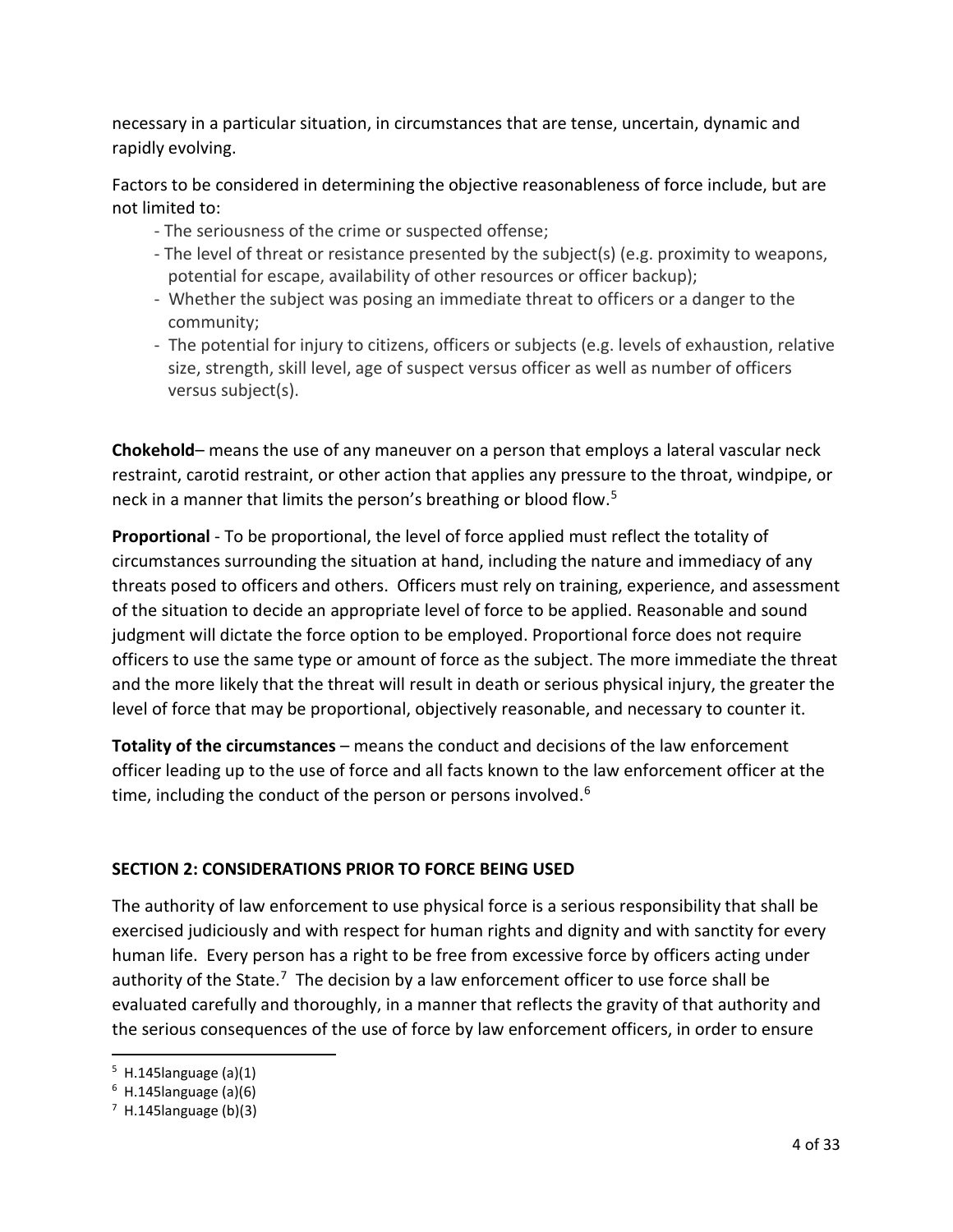that officers use force consistent with law and with agency policies. <sup>[8](#page-4-0)</sup> Agencies shall provide officers with training, clear policy guidelines and supervision on use of force consistent with law and policy.

Use of force is intended only to control behaviors and situations while accomplishing a lawful purpose. It is never intended to be punitive. Officers must constantly re-assess the totality of the circumstances in any encounter where force is necessary to gain compliance from an individual.

A law enforcement officer shall use only the force objectively reasonable, necessary and proportional to effect an arrest, to prevent escape or to overcome resistance of a person the officer has reasonable cause to believe has committed a crime or to achieve any other lawful law enforcement objective.<sup>[9](#page-4-1)</sup> Whenever feasible, officers shall allow individuals reasonable time to submit to arrest or detention before force is used.

**When possible, officers shall use de-escalation tactics.** This includes taking action or communicating verbally or non-verbally during a potential force encounter in an attempt to stabilize the situation, reduce the likelihood that force will be necessary and increase the likelihood of cooperation from the person. The goal of de-escalation is to reduce the immediacy of a threat so that more time, options, and resources can be called upon to resolve the situation without force or with a reduction in the amount of force necessary. This commitment to de-escalation means that officers should not knowingly create exigency or take actions that may increase the likelihood of force becoming necessary.

De-escalation may include the use of such techniques as scene management; calm, respectful and clear communication; use of warnings; verbal persuasion; deliberately slowing the progression of law enforcement actions; creating more space between the officer and person; using cover or barriers; and team tactics. Even as a use of force encounter is happening, deescalation must be re-evaluated so that if the level of resistance offered by the subject goes down, so should the officer's response.

**Special situations:** Appendix D provides guidelines for interacting with persons experiencing mental impairment. When a law enforcement officer knows that a subject's conduct is the result of a medical condition, mental impairment, developmental disability, physical limitation, language barrier, drug or alcohol impairment, or other factor beyond the subject's control, the officer shall take that information into account in determining the amount of force appropriate to use on the subject, if any.<sup>[10](#page-4-2)</sup> This is especially important when responding to calls for service that are non-criminal in nature such as a welfare check or a known mental health crisis.

Police use of force is in response to behaviors, and the underlying cause of those behaviors may not always be apparent during a police-citizen encounter. Some people with mental and physical impairments may be unable to comply with police requests for reasons beyond their

<span id="page-4-0"></span> $8$  H.145 language (b)(4)

<span id="page-4-1"></span> $9$  H.145language (b)(2)

<span id="page-4-2"></span> $10$  H.145 (b)(5)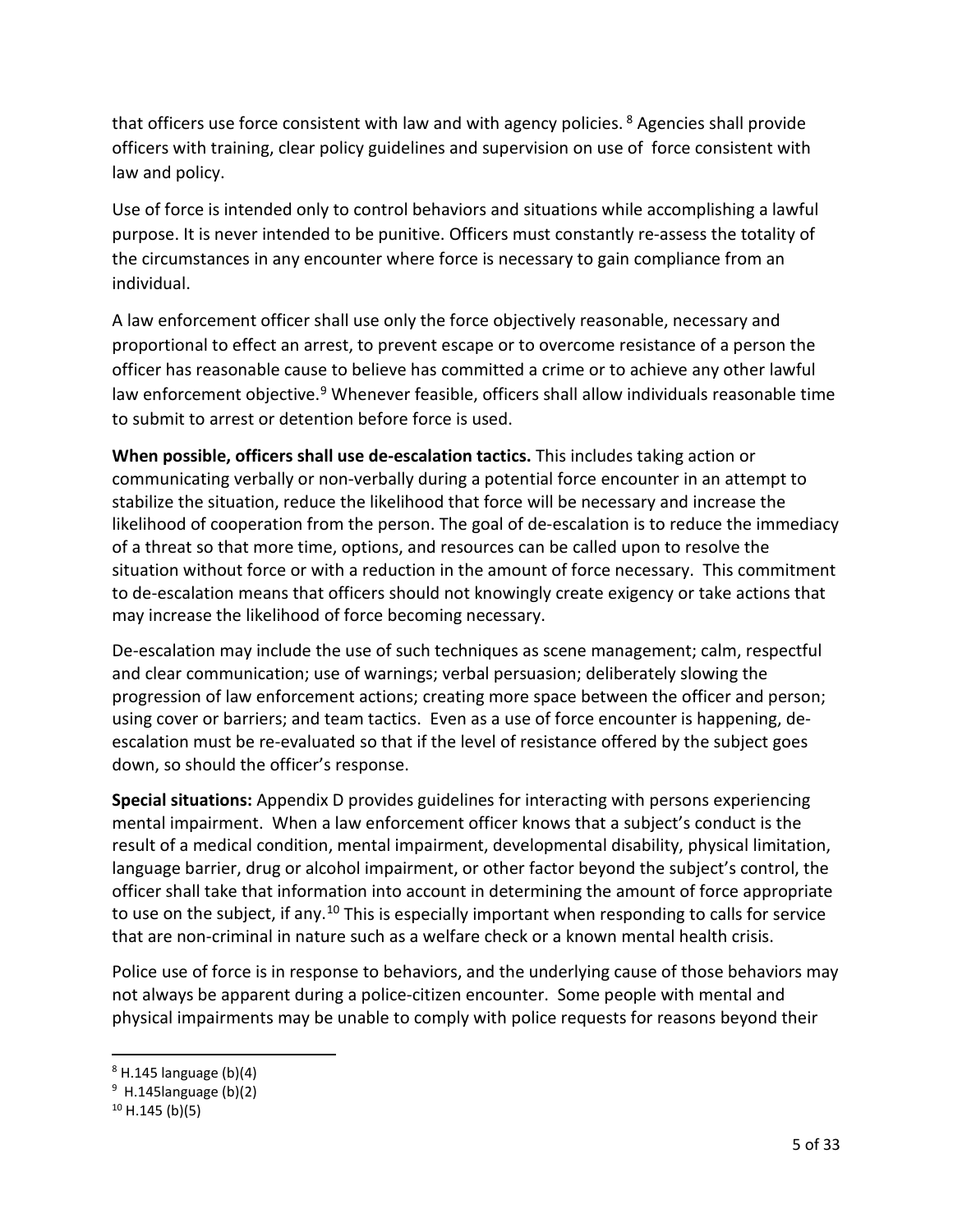control. Intoxicated or otherwise impaired individuals may also have a compromised ability to understand or comply with commands from police. When officers have knowledge of these disabilities or conditions, they should factor this knowledge into their response to these individuals, so long as it is safe to do so. When time allows during interactions with such persons, officers should emphasize de-escalation as well as the ability to use time and physical distance to reduce the likelihood of force being necessary.

## **SECTION 3: LESS LETHAL FORCE**

The dynamics of all encounters are unique. It is impossible to attempt to categorize and define the levels of force appropriate in any given situation or set of variables. When an officer determines that use of force is necessary and appropriate, the officer shall utilize objectively reasonable force. Officers should modulate their use of force as resistance changes.

In determining whether a particular use of force is objectively reasonable, the officer must consider:

- A. The seriousness of the offense the officer believes the subject is involved in;
- B. Whether or not the subject poses an immediate physical threat to the officer or others;
- C. The degree of the threat posed by the subject;
- D. Whether the subject is actively resisting or attempting to evade arrest/detention by flight;
- E. Whether the totality of the circumstances justifies the officer's response.

Agencies shall provide officers with a range of force options and appropriate training or certification on these tools or techniques. Not all agencies will have the same force options. Officers may only carry tools/weapons that are approved by the agency and for which they have been trained. Officers must comply with all training requirements of the Vermont Criminal Justice Council. Agencies must provide policy guidance on the use of agency-approved tools or weapons. Improvised tools as described in section C below are not subject to the approval and training in this paragraph.

Officers are responsible for visually inspecting their issued equipment prior to each shift and testing any equipment consistent with training and manufacturer's recommendations. Any equipment that the officer knows is not functioning properly shall not be used.

When an officer meets resistance in the performance of lawful duties, reasonable attempts to inform the subject of the reason the officer is taking relevant actions should be made. To the extent feasible, persuasion and de-escalation should be used and officers should take reasonable steps to provide accessible, effective communication.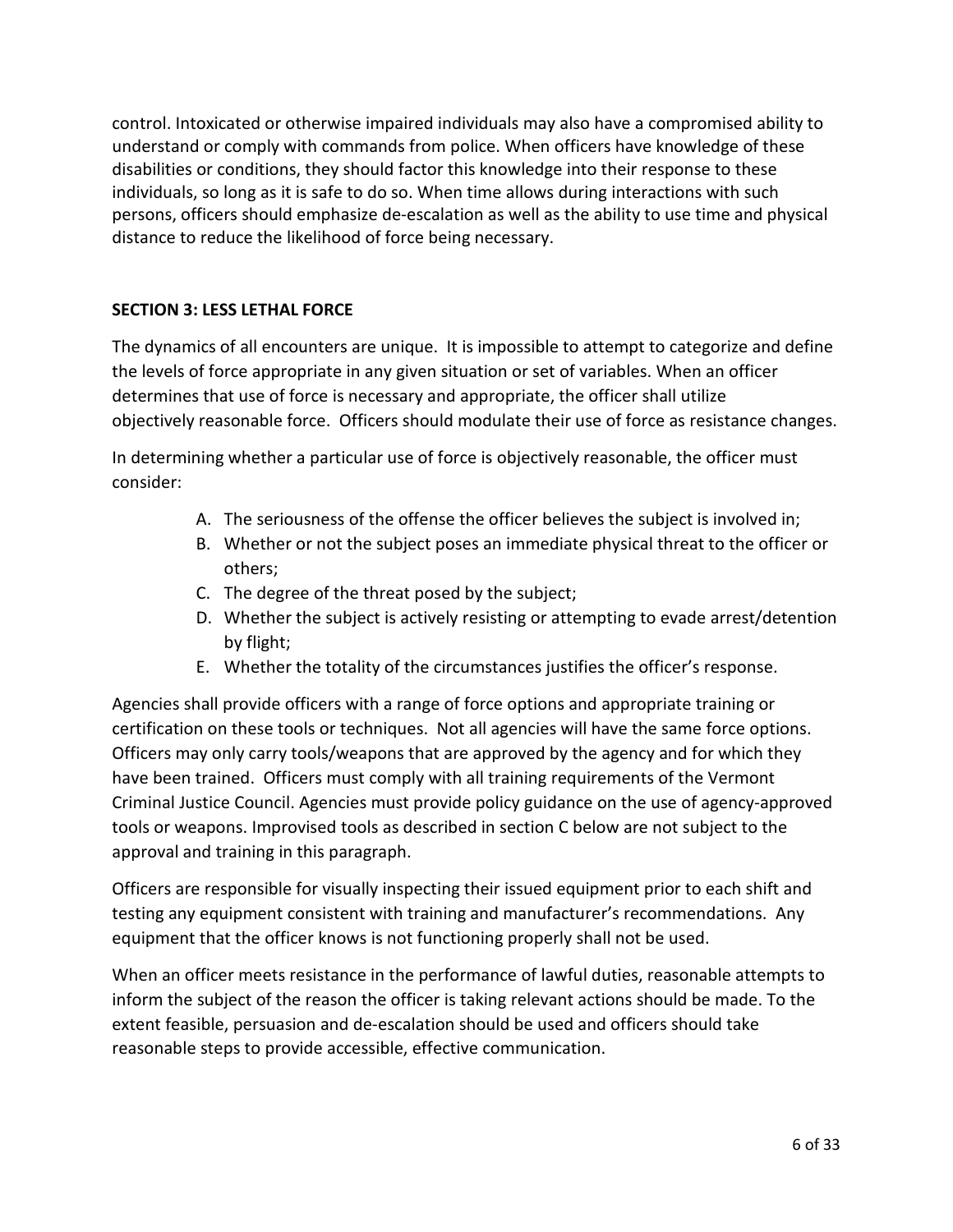When a subject is not compliant, response to resistance can be addressed by "empty-hand" techniques or in some circumstances, using tools designed to bring a situation under control. Examples of empty-hand techniques include:

A. **Officer Presence/Verbal Commands/Persuasion:** While not a use of force, officer presence and communication can be an effective way to control a situation. Officers should use effective communication skills when practical. Persuasion may occur by a show of authority either by a uniform presence or obvious identification as a police officer. Verbal and non-verbal commands should be given to direct and let the subject know what is expected of them. Officers should document their verbal orders regarding arrest, investigative detention, or protective custody, verbal warnings regarding non-compliance and the results. The subject should be informed as to the reason for detention as soon as practical.

The option of officer presence and verbal commands should not be construed to suggest that an officer risk losing control of a situation, or potentially endanger the safety of themselves or others, where the use of escalated force is the proper choice.

B. **Control/Restraint (including soft empty-handed control techniques)**: Officers may use a variety of techniques in accordance with their training to gain compliance of passively or actively resistant subjects including but not limited to techniques using their hands, elbows, arms, legs and bodies.

Common tools used in police use of force include:

A. **Aerosol Agents:** Aerosol Agents are designed to respond to various threat levels and may be utilized to address subjects who are actively resisting. When an aerosol agent has been used an officer shall, as soon as practical, provide the subject with the Administrative Warning form (See Appendix B) in preparation for providing care for the individual contaminated by the product. Decontamination should occur as soon as practical following the application of an aerosolized agent.

Oleoresin Capsicum (OC) 10% solution is an example of an aerosol agent used by some departments. It may be issued in one of several delivery systems including individual "fog" spray, or individual "stream" spray, or a crowd control "fog" system. The crowd control "fog" system may be used in special circumstances and must be authorized by the Officer in Charge.

B. **Conducted Energy Weapon (CEW):** See statewide policy on CEW use. **In addition to the statewide policy, officers must carry a CEW in a "cross draw" manner that is over the midline of their body toward their non-firearm side or on their nonfirearm side in a "support hand draw" manner.**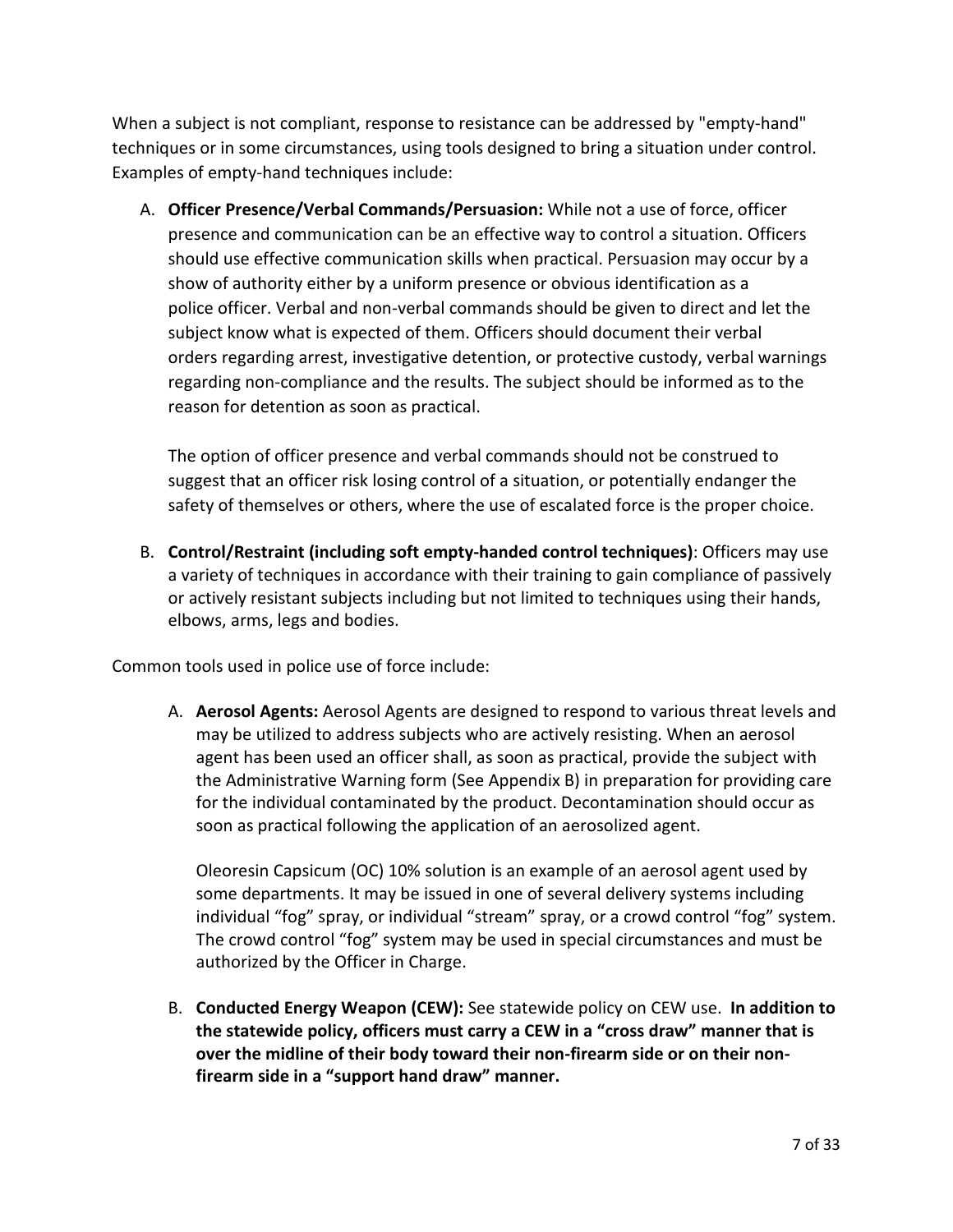C. **Police Batons:** A fixed or expandable impact and control weapon. The baton is designed to respond to various threat levels. Since the levels of force used in response to threats differ, the officer must evaluate the level of the threat to determine the appropriate techniques to be employed. Batons can be used in accordance with approved techniques and target areas as a tool for control and restraint techniques, impact techniques and as an instrument to assist in the movement of individuals or groups of individuals. There may be exigent circumstances that prevent the use of a baton but require the use of an impact device due to the level and immediacy of a threat. In such circumstances, an officer may utilize alternate techniques or devices, as good judgment would deem appropriate, such as the use of arms and legs, flashlight, clipboard or other such method.

**Additionally, under circumstances that present an** *imminent risk of serious bodily injury or death***, that from appearances must be immediately addressed and confronted, improvised weapons such as pens, knives carried by officers to cut ligatures and seat belts and other such tools or instruments could be used.**

- D. **Use of police canines (K-9):** Canines can be used in numerous ways that are not considered a use of force such as search and rescue or evidence searches. When used as a force option to protect the handler and/or others or to apprehend a person, canines are generally considered to be commensurate to an impact tool. An example of using canines at a lower level of force is a sit watch to monitor subjects who have been detained. See agency policy on use of police canines for more information.
- E. **Less Lethal Impact Munitions (LLIMs) or impact projectiles:** LLIMs are designed to function as extended range impact weapons and their use is justified whenever use of an impact technique is appropriate. The intended role of less lethal munitions is to immobilize resistant persons at safe distances to prevent injury to officers or the public. LLIMs are discharged only by specially trained officers called "Grenadiers."
	- i. LLIMs may be used to prevent the escape of suspects under appropriate circumstances. In these cases, the severity of the threat posed by the continued freedom of the suspect must be carefully weighed.
	- ii. LLIMs are also effective in crowd control and riot situations. When their use is anticipated in this capacity, the Grenadier will obtain clearance from the Officer in Charge prior to deploying one or more LLIMs. (NOTE: Crowd control policy further informs this area of operations. No use of force action, including LLIMs, shall be used during peaceful protests and demonstrations.)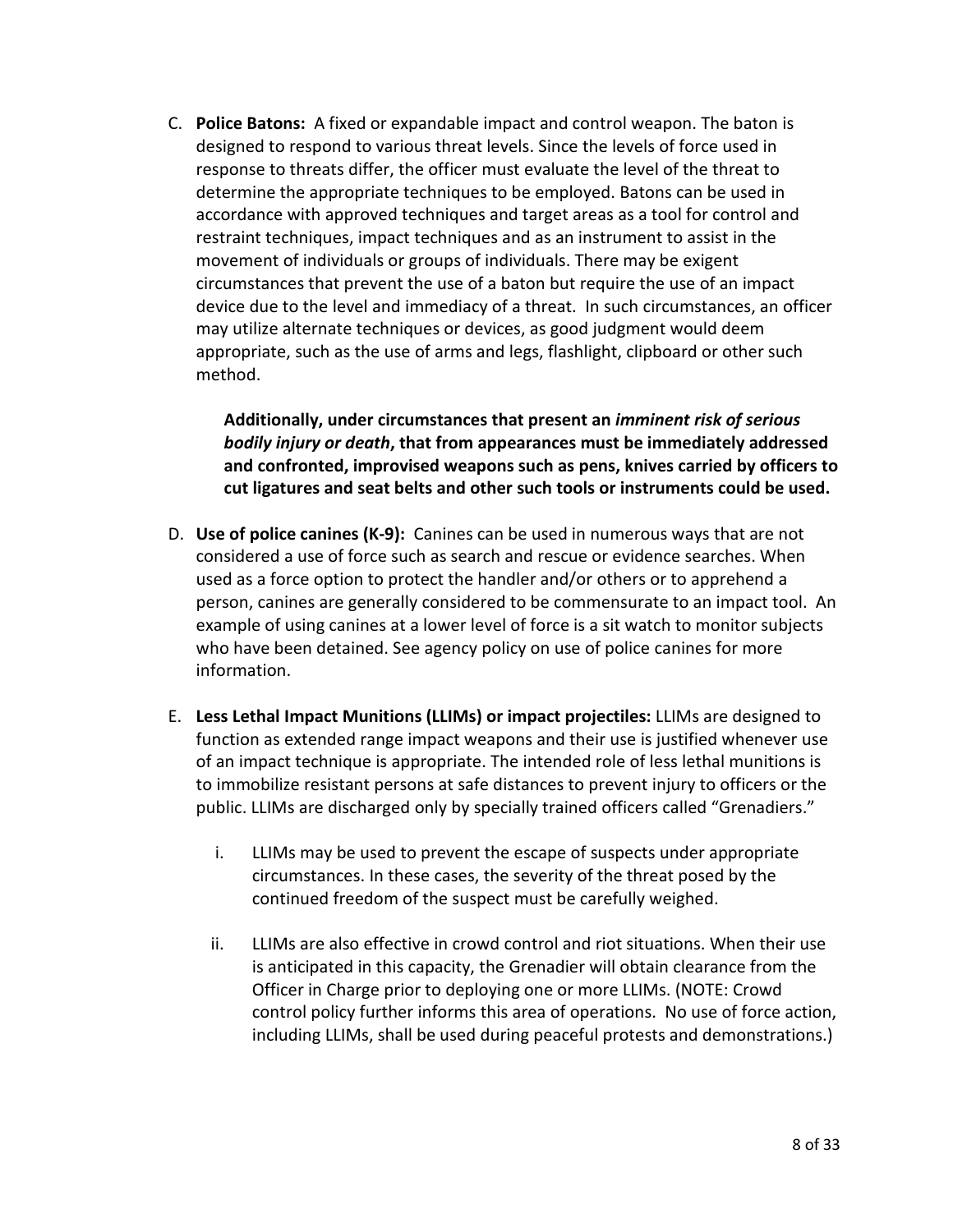- iii. The decision to use LLIMs should never be done at the risk of officers' safety or that of the public. Officers should not assume unreasonable risks in deploying LLIMs against a suspect threatening to use deadly force.
- iv. If a suspect is threatening to use deadly force and LLIMs offer an opportunity to resolve the incident without use of deadly force, LLIMs may be deployed if:

a. The scene is contained and there are not active attempts of serious bodily injury; and

b. There is adequate staff on scene to supplement the use of LLIMs with deadly force options should LLIMs fail to control the suspect and result in further deterioration of the incident.

- v. LLIMs may be used against wild and domestic animals to drive them away or to deter an attack. Where an animal poses a threat of bodily injury or must be euthanized, conventional firearms should be used.
- F. **Firearms (Lethal Force):** see section 4 below.
- G. **Factors in Choosing the Level of Force Deployed:** Circumstances that may be considered in the officer's assessment of physical threat and the appropriate use of force include, but are not limited to, the following:
	- i. Severity of the offense or significance of the need to apprehend the subject;
	- ii. Age;
	- iii. Size;
	- iv. Skill level (whether they possess knowledge of martial arts, advanced fighting techniques, etc.);
	- v. Number of suspects;
	- vi. Whether the suspect is armed or reported to be armed;
	- vii. Actual proximity to weapons;
	- viii. Prior experience with the suspect(s);
	- ix. Location of the encounter;
	- x. Background or peripheral hazards;
	- xi. The subject's response to commands/instructions;
	- xii. Availability of cover for the officer(s);
	- xiii. Physical condition and position of the officer and subject(s) are there injuries, is the officer on the ground or in a compromised position;
	- xiv. Time considerations when possible officers should seek to use additional time to their advantage to reduce the likelihood of having to use force through planning. Other time considerations include the action/reaction lag time, as well as the uncertainty of any response or instrument instantly stopping a threat.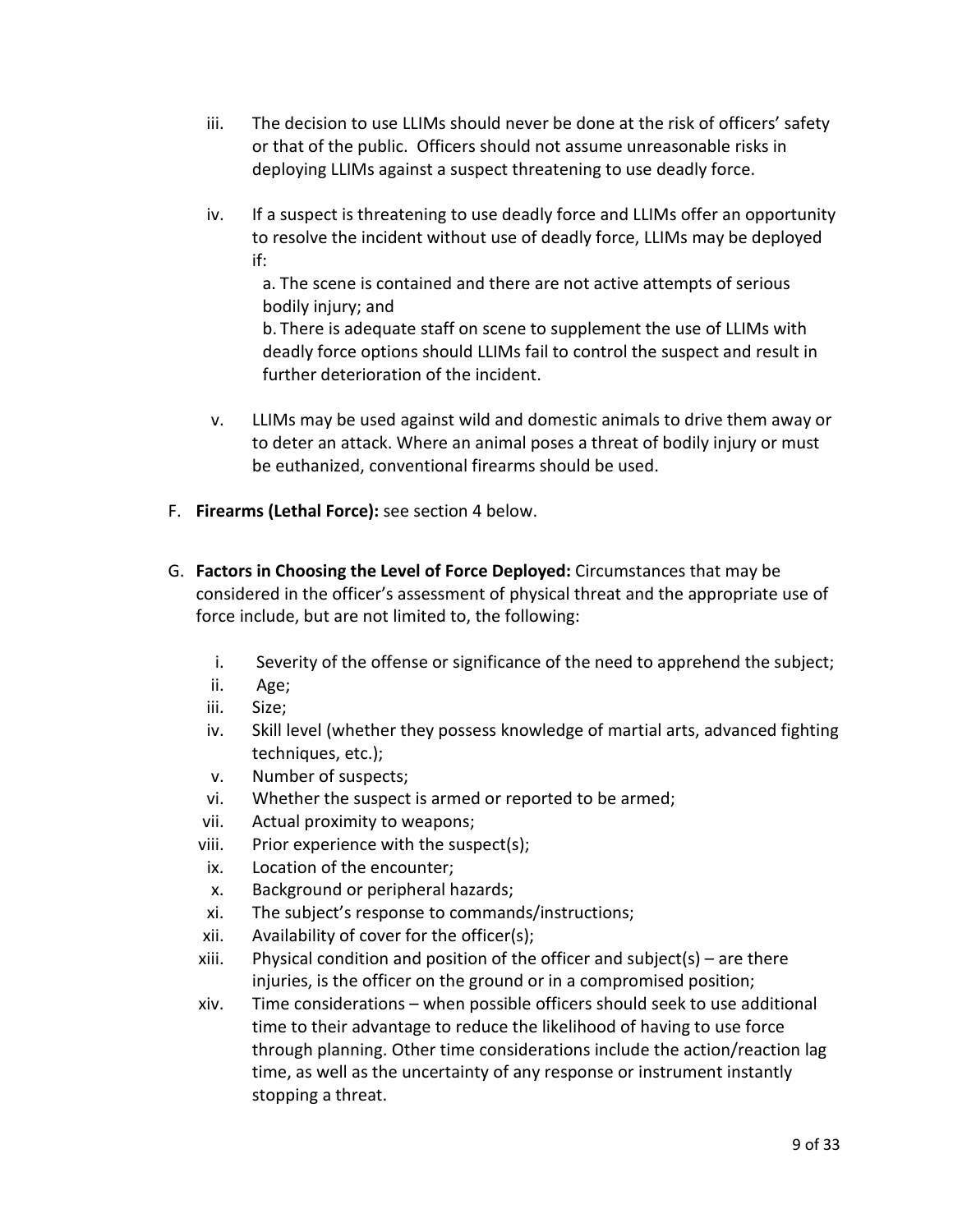xv. When a law enforcement officer knows that a subject's conduct is the result of a medical condition, mental impairment, developmental disability, physical limitation, language barrier, drug or alcohol impairment, or other factor beyond the subject's control, the officer shall take that information into account in determining the amount of force appropriate to use on the subject, if any.  $11$ 

Officers are not required to use or consider alternatives that increase danger to themselves or to others. Nothing in this policy requires officers to assume unreasonable risks. In assessing the appropriate use of force, the safety of the public and the officer(s) is paramount.

All tools/devices intended for police use of force should be securely carried in their approved holders when performing uniform patrol functions. Tools should only be removed from their holders when their use is anticipated, for inspection or testing, or for storage in secure areas such as prior to entering interview rooms, booking facilities or while fingerprinting.

## **SECTION 4: LETHAL FORCE**

**General:** Lethal force is used to stop an action that could reasonably result in death or serious bodily injury to a person**.** 

Agencies must specify what types of firearms, ammunition or other lethal force tools are authorized for use by officers.

Agencies shall also provide guidance on care, safe handling, storage and inspections of all lethal force tools.

**Use of Force Authorization:** An officer is justified in using deadly force upon another person only when, based on the totality of the circumstances, such force is objectively reasonable and necessary to:

- 1. Defend against an imminent threat of death or serious bodily injury to the officer or to another person; or
- 2. Apprehend a fleeing person for any felony that threatened or resulted in death or serious bodily injury if the officer reasonably believes that the person will cause death or serious bodily injury to another unless immediately apprehended.<sup>[12](#page-9-1)</sup>

<span id="page-9-0"></span> $11$  H.145 language (b)(5)

<span id="page-9-1"></span><sup>12</sup> H.145 language (c)(1 A & 1 B)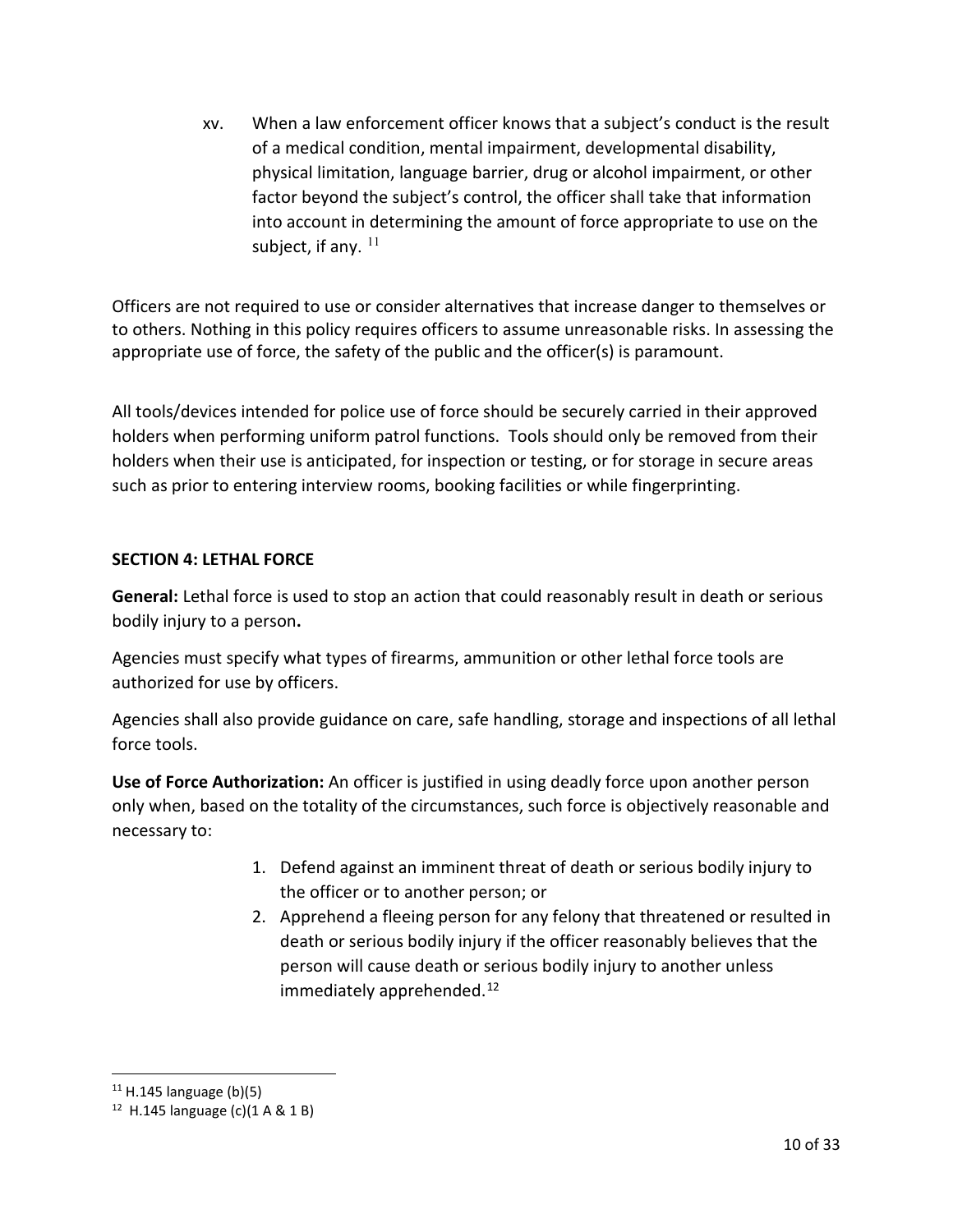The use of deadly force is necessary when given the totality of the circumstances, an objectively reasonable law enforcement officer in the same situation would conclude that there was no reasonable alternative to the use of deadly force that would prevent death or serious bodily injury to the officer or to another person. $^{13}$  $^{13}$  $^{13}$ 

A law enforcement officer shall cease the use of deadly force as soon as the subject is under the officer's control or no longer poses an imminent threat of death or serious bodily injury to the officer or to another person.<sup>[14](#page-10-1)</sup>

Even when lethal force is permissible, officers should assess whether its use creates a danger to third parties that outweighs the likely benefits of its use. For example, background or peripheral environments should be considered.

In the event an officer uses force that results in the death or serious bodily injury of a person, the procedure found in Appendix A "*Lethal force post-incident procedures and statewide policy on review of BWC recordings following lethal force incidents*" shall apply.

**Verbal warning:** When feasible, an officer shall, prior to the use of force, make reasonable efforts to identify himself or herself as a law enforcement officer and to warn that deadly force may be used.<sup>[15](#page-10-2)</sup>

### **Lethal force restrictions:**

- A. Officers shall not use deadly force against a person based on the danger that person poses to themself, if an objectively reasonable officer would believe the person does not pose an imminent threat of death or serious bodily injury to the officer or another person.<sup>[16](#page-10-3)</sup> Put more simply, officers shall refrain from using deadly force against a person who is only posing a threat to their own life and no other.
- B. Chokeholds: A law enforcement officer shall not use a chokehold on a person unless deadly force is justified pursuant to 20 V.S.A. § 2368 (c)  $(1 - 4)$ .<sup>[17](#page-10-4)</sup>
- C. Warning shots: Are strictly prohibited.
- D. Discharging a Firearm and Moving Vehicles: An officer will not discharge a firearm at or from a moving vehicle unless: a person in the vehicle is threatening the officer or another person with lethal force other than the vehicle; or, the vehicle is operated

<span id="page-10-0"></span> $13$  H.145 language (c)(2)

<span id="page-10-1"></span> $14$  H.145 language (c)(3)

<span id="page-10-2"></span> $15$  H.145 language (c)(5)

<span id="page-10-3"></span> $16$  H.145 language (c)(4)

<span id="page-10-4"></span> $17$  H.145 language ((c)(6)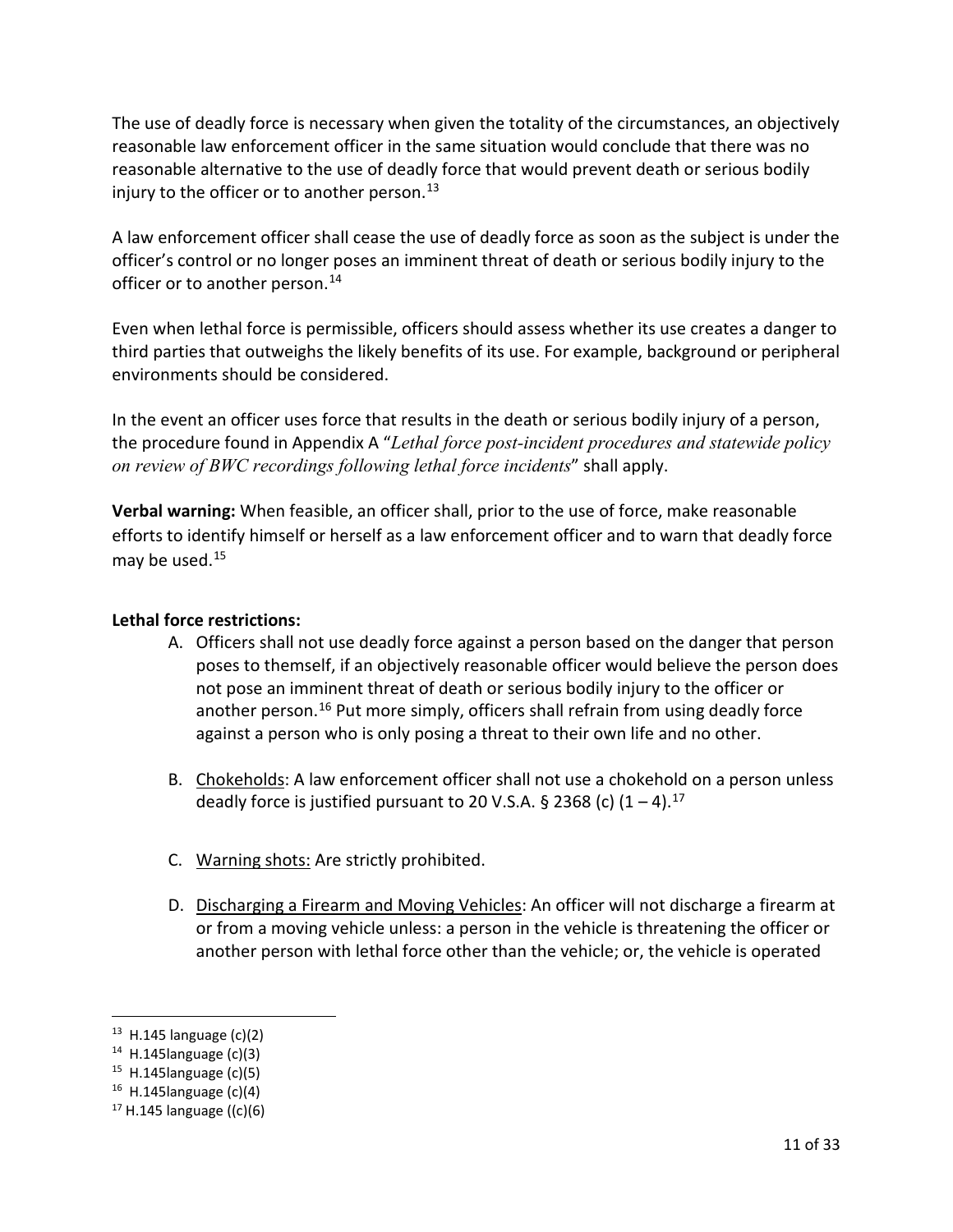to deliberately strike a person(s) and all other means of defense (including moving out of the path of the vehicle) have been exhausted or are not practical.

- E. Unholstering Firearms: Firearms should only be drawn when an officer has reason to fear for their safety or the safety of others (see section 7 (A.) below), and at no other time in any public place, except for humane destruction of an animal described below.
- F. Dangerous/Injured Animals: Firearms may be utilized to euthanize a dangerous animal or one so badly injured that humanity requires its removal from further suffering when no other disposition is reasonably practical.
- G. Alcohol or Drugs: Officers will not use any Department issued or approved firearm while under the influence of alcohol or regulated drugs not otherwise prescribed by a medical professional.

## **SECTION 5: DUTY TO INTERVENE**

All officers have an affirmative duty to intervene whenever they witness another officer using a chokehold or using excessive force.[18](#page-11-0) In addition, officers shall report any instance of excessive force or use of a chokehold to a supervisor prior to the end of the shift during which it occurred.

## **SECTION 6: DUTY OF CARE**

Whenever a person in an officer's care or custody sustains an injury, becomes unconscious, displays a further altered mental status, or states that s/he is injured, the officer must provide, timely summon, or obtain appropriate medical attention. This applies whether the officer used force or not, and whether the person's condition preceded custody. Officers will provide care commensurate with their training and experience and officers will quickly summon emergency medical assistance when needed.

Additionally, any time a person has been sprayed with an aerosolized agent that causes irritation, s/he will be decontaminated as soon as practical. Officers will read the OC administrative warning form to the person being decontaminated. (See Appendix B)

## **SECTION 7: REPORTING & SUPERVISORY REVIEW**

<span id="page-11-0"></span> $18$  H.145(b)(7)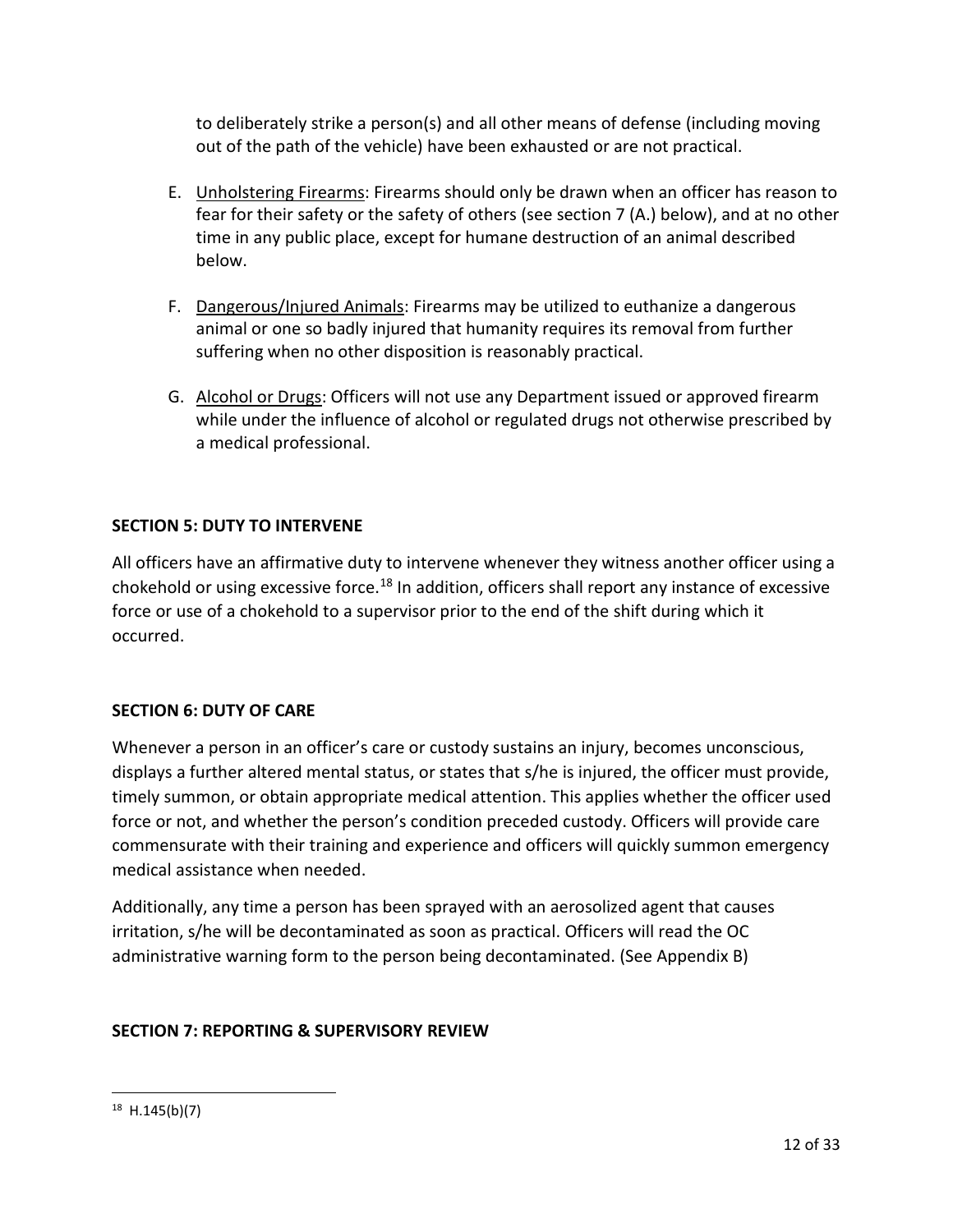- A. Reporting Whenever an officer uses force beyond compliant handcuffing, they will complete a Use of Force Report (See Appendix C) and identify all relevant supporting documentation such as recordings, witness statements, etc. within 72 hours, except in the following circumstances:
	- i. The officer is injured or otherwise unable to complete the report, in which case the officer shall provide the necessary information verbally to a supervisor as soon as practical.
	- ii. When lethal force is used, or whenever the actions of an officer result in death or serious bodily injury to a person, the officer will not complete a Use of Force Report. Instead, an administrative investigation will be completed. The administrative investigation team will complete the data required in the Use of Force Report.
	- iii. In cases where multiple officers use force in excess of compliant handcuffing during an incident, only one officer will author a Use of Force Report which clearly names all officers who used force. Each officer who used force will complete a supplemental report and all reports will be included as supporting documentation when the Use of Force Report is submitted.

Pointing the muzzle of a firearm at or in the direction of a person is considered a use of force. Officers shall not point the muzzle of a firearm at or in the direction of a person absent articulable facts that the situation may escalate to the point where use of lethal force would be justified. Drawing or maintaining a firearm at a ready position may be considered as a use of force if it is done during an encounter with a subject(s) or within view of the public. There is a clear distinction between escalating the use of force by unholstering a firearm during an encounter with others, versus unholstering a firearm during a building search, execution of a search warrant or any other activity in which only law enforcement personnel are present.

Use of Force Reports shall contain details of the citizen's actions and the officer's responses. Officers should take reasonable steps to gather and preserve any electronic or physical evidence, including witness statements, regarding use of force incidents.

- B. Supervisory review procedure A supervisor will review the Use of Force Report and all supporting documentation. At a minimum, supervisory review includes:
	- i. Ensuring that the information submitted is complete and all required data is present.
	- ii. Determining if the use of force was objectively reasonable and consistent with this policy. The supervisor shall make a notation indicating their approval or disapproval of the use of force being reasonable.
	- iii. Identifying any need for training, performance counseling or other administrative action.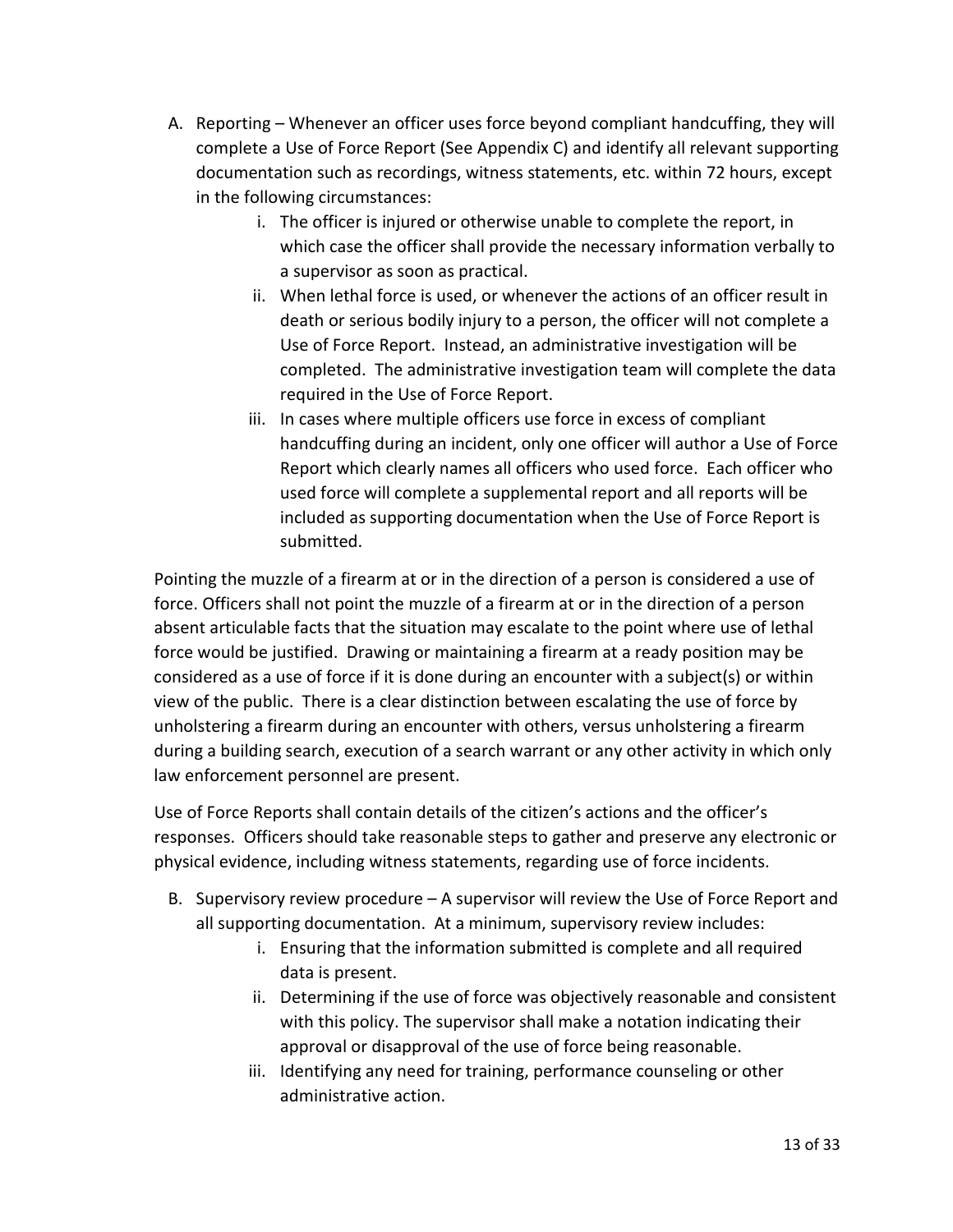- iv. If necessary, consulting with the officer or returning the report for more information.
- v. Supervisory review of whether the decision by an officer to use force was objectively reasonable shall be evaluated from the perspective of a reasonable officer in the same situation, based on the totality of the circumstances. A law enforcement officer's failure to use feasible and reasonable alternatives to force shall be a consideration for whether its use was objectively reasonable.[19](#page-13-0)
- vi. The home agency CEO shall make a referral to the Vermont Criminal Justice Council pursuant to 20 V.S.A. §2401 (2)(C) anytime a finding of excessive use of force is made.
- vii. The home agency CEO shall make a report to appropriate authorities if the review uncovers evidence that a crime has been committed.

## **SECTION 8: ADMINISTRATIVE INVESTIGATION**

The Vermont law enforcement community recognizes the enormous responsibility that comes with the authority to use force. As guardians of our communities, the police must ensure that all uses of force, but especially those resulting in death or serious bodily injury, are thoroughly reviewed.

Anytime an officer employs lethal force or takes action that results in death or serious bodily injury to a person, the agency shall conduct an administrative investigation. This investigation is separate from any criminal investigation that may occur. The agency may employ outside assistance to conduct the administrative review. The purpose of the review is to document the incident, complete required Use of Force report(s), determine if the incident is within policy, identify areas for improvement and to determine if there are any training or policy implications.

This investigation may result in remedial training, recommendations for discipline or commendation, or recommendations for policy revision. [See Appendix A for more information]

## **SECTION 9: TRAINING**

At a minimum, officers must comply with all certification and in-service training standards of the Vermont Criminal Justice Council. For the purpose of annual certification, only use of force and tactics training conducted by instructors certified by the Vermont Criminal Justice Council is acceptable. All officers will receive a copy of and training on use of force policies at least annually and all training will be documented. In addition, all officers shall be trained on ways to

<span id="page-13-0"></span> $19$  H.145 language (b)(1)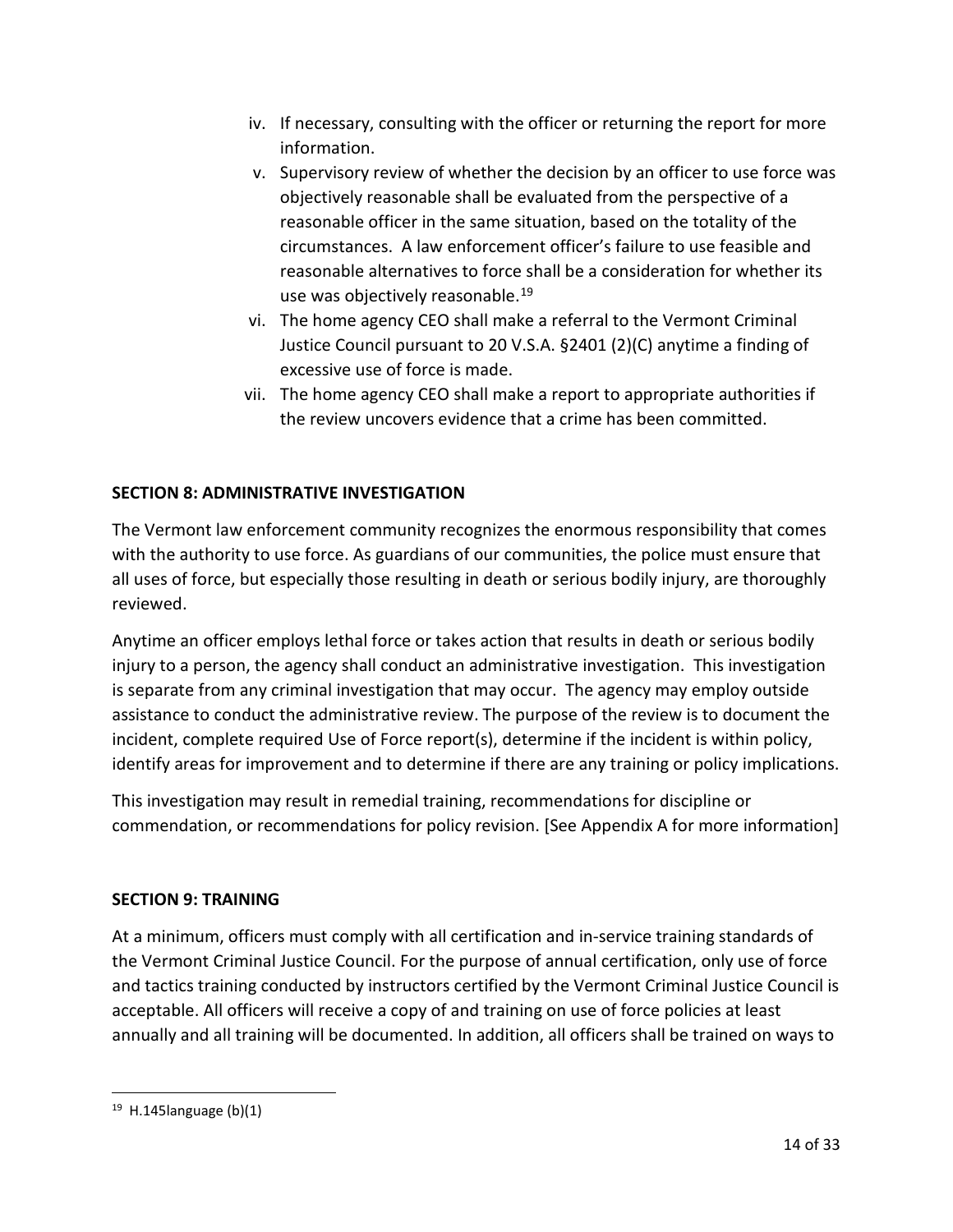avoid confrontations, de-escalate conflict and recognize during a physical confrontation when de-escalation must occur.

If an agency considers sending officers to additional use of force or tactics training, the CEO should carefully review the content and philosophy of the training to ensure that it is consistent with Vermont law and this policy. Agencies are cautioned that standards for police use of force vary widely across the country and considerable scrutiny should be given to other trainings. Material from outside resources may not be introduced into the use of force training curricula for Vermont law enforcement officers unless the additional content has been reviewed by the VCJC Use of Force Committee and approved by the VCJC.

##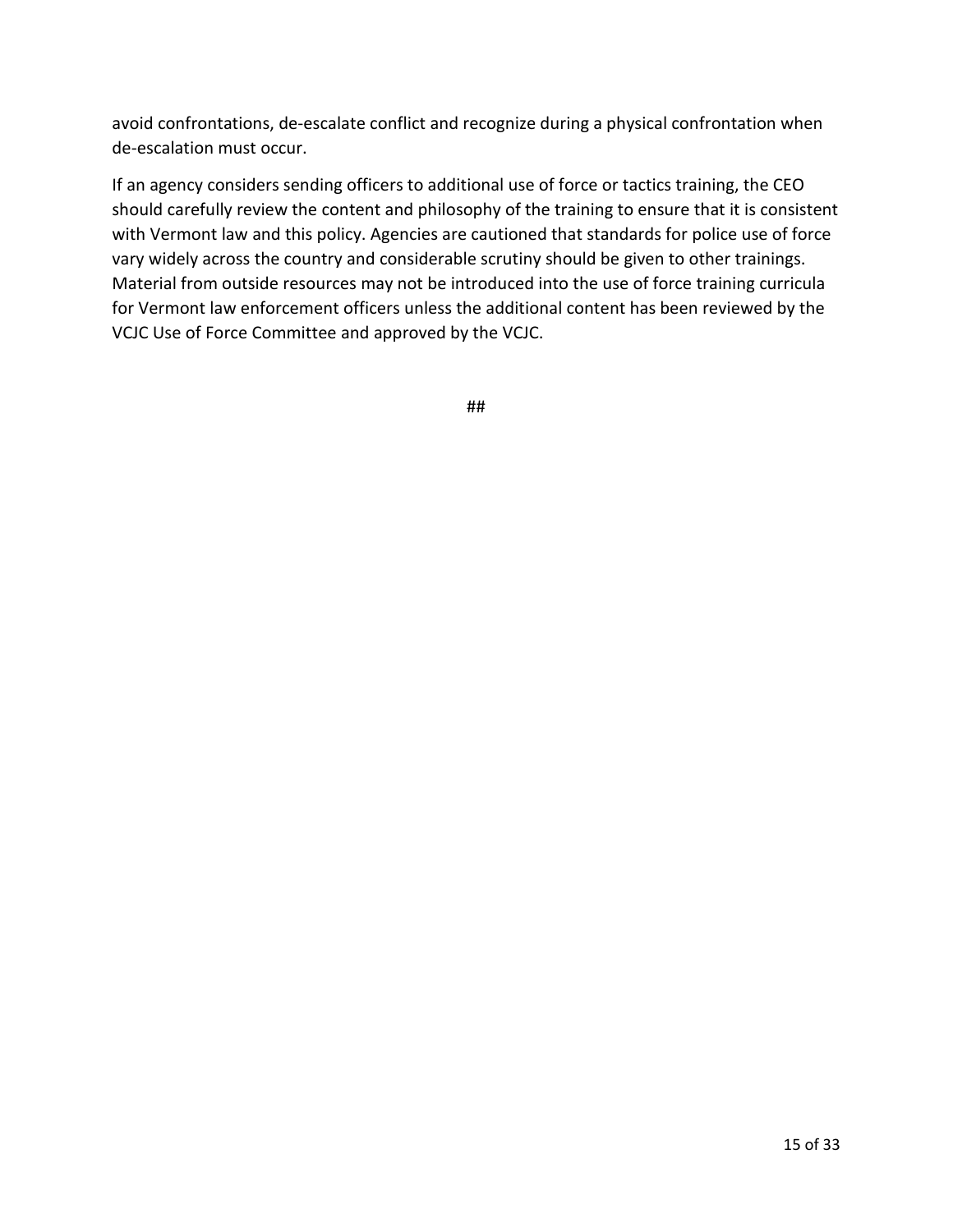#### *References:*

"8 Can't Wait" from Campaign Zero An Introduction to Vermont Criminal Law, Edition XIV revised 2018 Burlington, VT Department Directive 05 "Use of Force" revised June 17, 2020 Camden County, NJ Police Department policy "Use of Force" revised 08/21/2019 Federal Executive Order #13929 issued June 16, 2020 Final Report of the Major Cities Chiefs Association Police Reform Working Group January 2021 National Consensus Policy on Use of Force 2020 Police Executive Research Forum's Guiding Principles on Use of Force Seattle, WA Police Department Manual, Title 8 "Use of Force" South Burlington Police Department PR-302 "Use of Force" United Nations Code of Conduct on Use of Force Use of Force Policies: Dispelling the Myths by Lexipol VT Act 165 & VT H.145 spring 2021 VT League of Cities & Towns policy "Response to Resistance" revised 2020 VT State Police DIR-701, 702, 703 Use of Force, Reporting & Training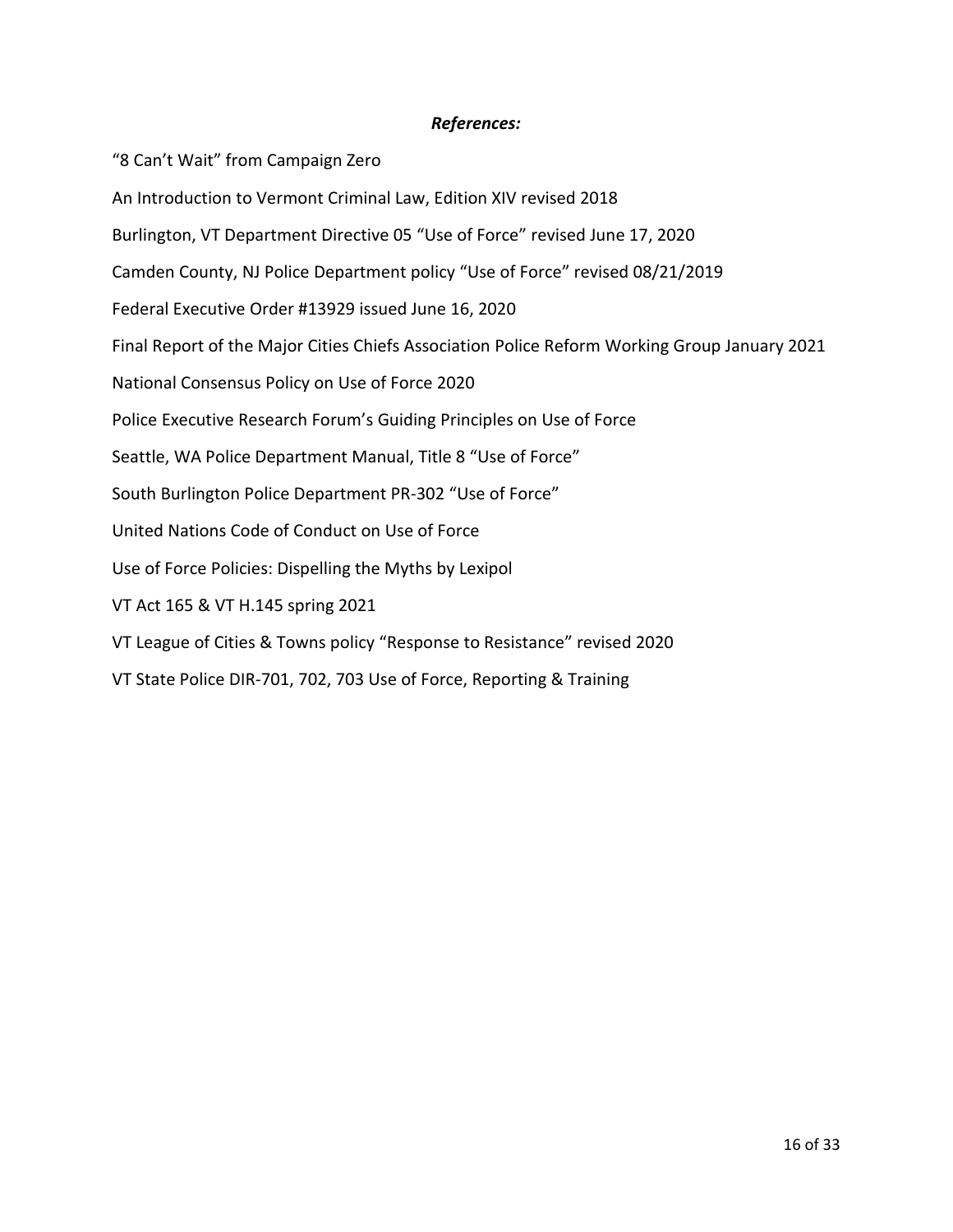# **Appendix A - DRAFT Statewide Use of Force Policy on lethal force post-incident procedures and statewide policy on review of BWC recordings following lethal force incidents**

## INTRODUCTION:

Impartial and thorough investigation of officer involved shootings and other serious use of force incidents is essential to ensure police accountability, transparency and to maintain public trust. The following procedure is to be followed whenever an officer is involved in a lethal force incident (see definition below).

Among other things, this document describes the transition from an officer(s) being the investigator to that officer(s) becoming the subject of parallel investigations (administrative and potential criminal) in the wake of a lethal force incident. It also provides clear direction on the use of BWC recordings in the wake of a lethal force incident.

#### DEFINITIONS:

*Chief Executive Officer (CEO):* Means the person in control of a police agency, normally the Chief, Colonel or Sheriff.

*Lethal force incident*: Whenever an officer uses lethal force (whether the subject is injured or not); and, any incident where an officer takes any action that results in death or serious bodily injury to a person. Hereinafter referred to as "incident".

*Public Safety Statement*: A statement given at the scene of a lethal force incident, or as soon as practical, that allows the on-scene investigation to continue once the involved officer(s) leaves the area. It is a brief statement provided to the on-scene supervisor. The statement should include initial information such as type of force used; location of injured or dead person(s); description of any outstanding subject(s) including direction and mode of travel, known weapons, clothing description, etc.; description and location of any known victims, witnesses or evidence; and, any other information necessary to ensure officer and public safety and assist in the apprehension of outstanding suspects.

#### PROCEDURE:

When an incident covered by this policy occurs:

A. Officers should take actions necessary to render the scene safe.

B. When necessary or requested by subject(s) involved, officers shall immediately summon emergency medical services and immediately provide appropriate medical attention.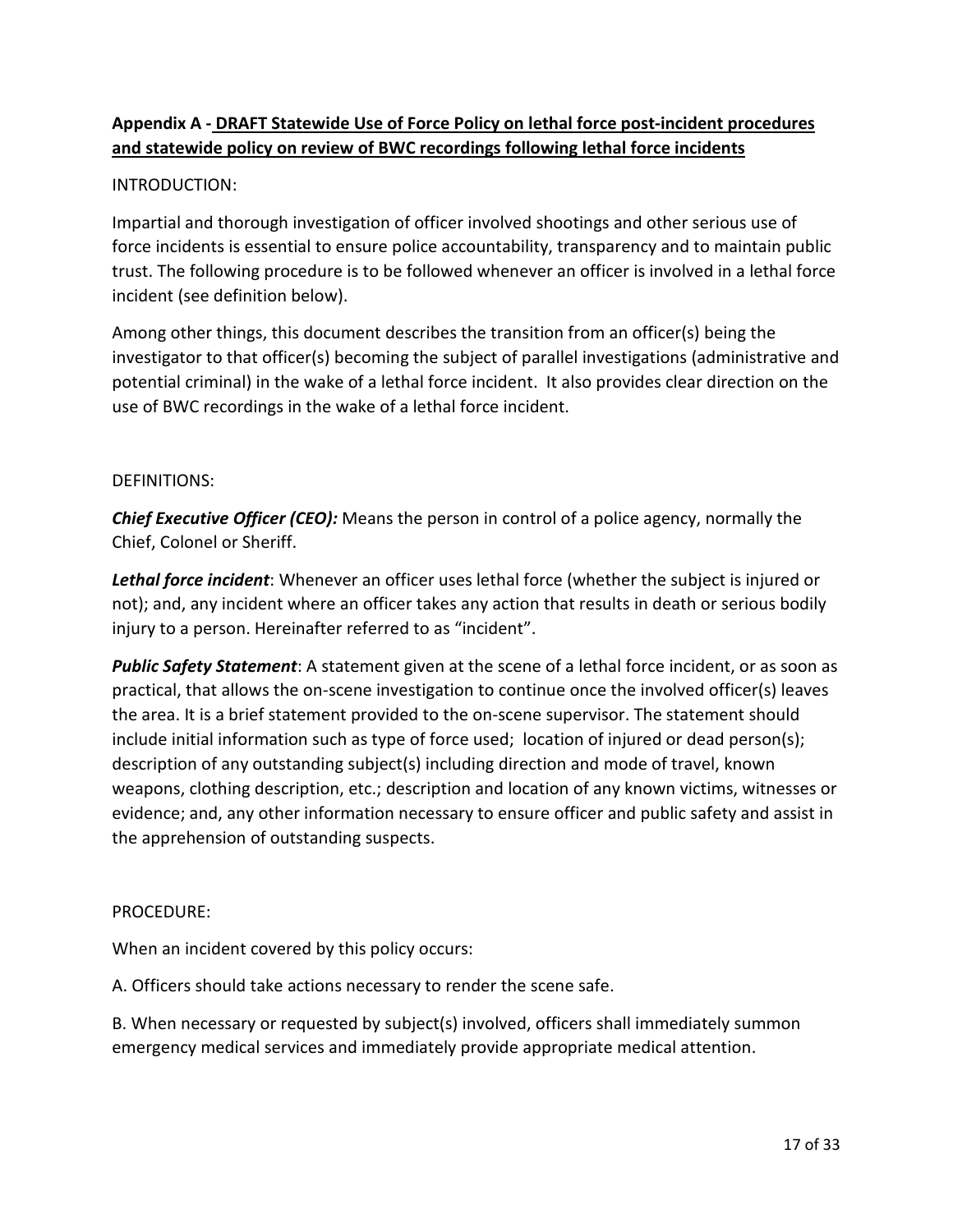C. The ranking officer on scene shall assume incident command, and immediately request the response of a supervisor. Upon arrival, the supervisor shall take control of the incident scene.

D. The incident location should be secured for purposes of investigation and evidence preservation.

E. The involved officer(s) should provide a Public Safety Statement prior to leaving the scene when practical. The Public Safety Statement should be made as contemporaneously to the event as possible.

F. The involved officer(s) should be removed from the scene to a secure location or a medical treatment facility if necessary. An officer or other support person should be assigned to stay with the involved officer(s). If available, a Peer Officer Support Team (POST) member or similar crisis response staff should be assigned this task. The support person should avoid conversation about the incident and instead focus on the officer's health and well-being.

G. To maintain the integrity of the investigation those involved should not discuss the incident amongst themselves. This excludes communication with family, legal counsel, mental health personnel, medical personnel or union representation. Employees should be encouraged to refrain from watching or listening to the news, social media or podcasts regarding the incident in which they were involved.

H. Appropriate personnel should be contacted, including but not limited to the CEO, the VT State Police Major Crime Unit, the State's Attorney's Office and POST members or counselors as necessary.

I. At the direction of the Major Crime Unit, the involved officer(s) shall be photographed, and any injuries documented prior to the end of the shift. All BWC or other recordings of the incident shall be preserved as evidence by the home agency. The home agency will be asked to provide all video, audio, phone and radio transmission recordings of the entire incident to the Major Crimes Unit. Additionally, the officer(s)' firearm or other tools used in the incident will be collected and preserved as evidence. The CEO will determine if and when a replacement firearm will be issued to the involved officer(s).

J. When practical, the involved officer may walk through the scene to assist Major Crimes Unit with his/her location at the time lethal force was used and/or leading up to lethal force.

K. Involved officers shall **not** be allowed to view their body-worn camera footage prior to being interviewed by the Major Crime Unit, nor will they be permitted to review any other recordings of the incident or have them described by others. (See below for additional detail)

## VT STATE POLICE INVESTIGATION: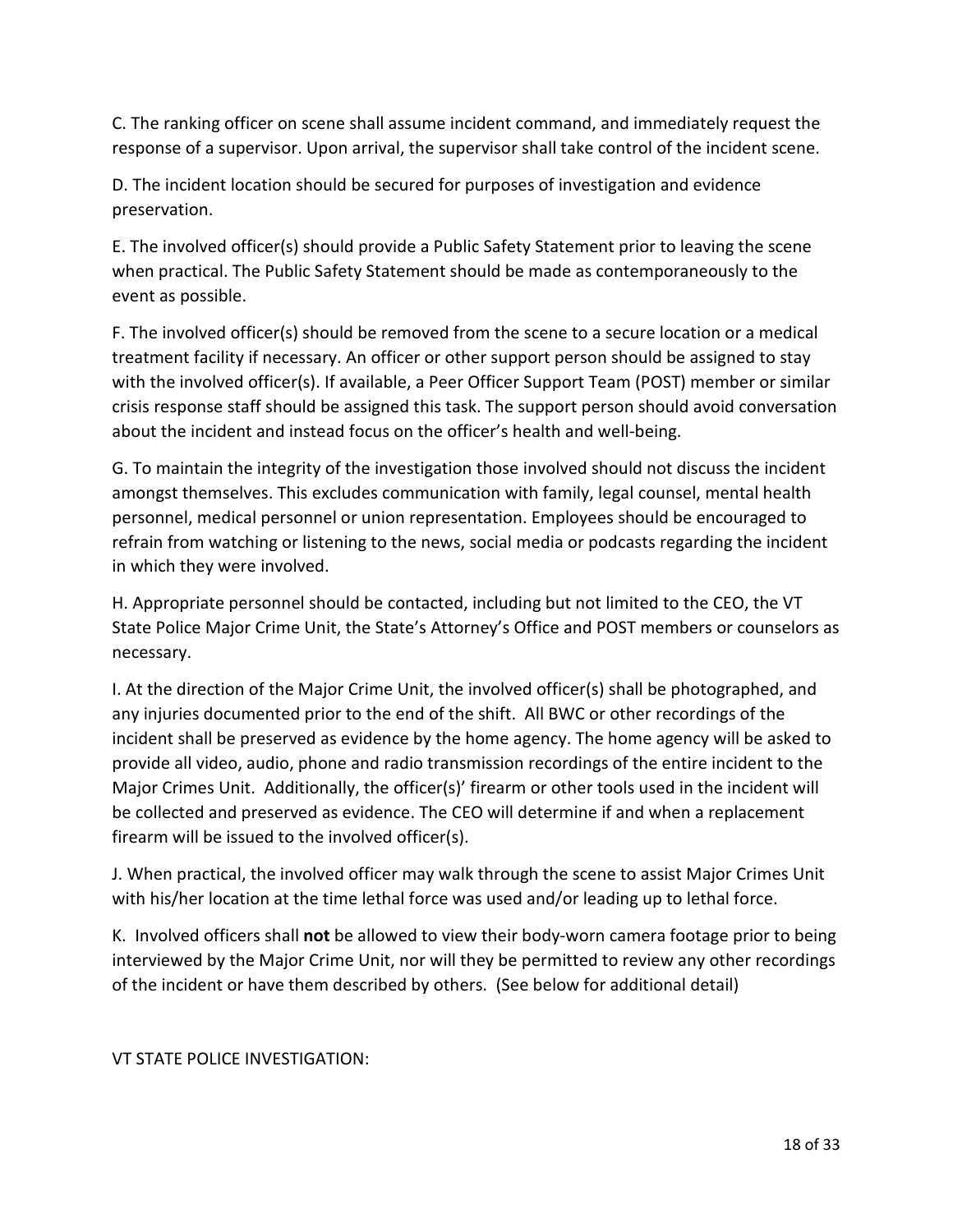When a Vermont law enforcement agency is involved in a lethal force incident, there are multiple priorities that must be considered. First and foremost, the agency must ensure public safety by cooperating with any investigation that seeks to identify person(s) who violate State or Federal law. Further, the agency has an obligation to its community to be as transparent and accountable as possible. Agencies also have an obligation to their employees who have the right to be treated fairly and in accordance with applicable collective bargaining agreements. There are times in the wake of a lethal force incident when the officer(s) becomes the focus of a criminal investigation to assess compliance with the law.

Officers involved in lethal force incidents are afforded the same constitutional rights as any person under criminal investigation. It is preferable for transparency that officers participate in the Major Crime Unit's investigative process.

The following procedure is the statewide practice for Major Crime Unit review of lethal force incidents:

- 1. Officer(s) provides a public safety statement at the scene.
- 2. Officer(s) do not review BWC or other recordings of the incident, nor are they given an account of any recordings by anyone.
- 3. Officer and their attorney meet with investigators to provide an initial statement unaided by recordings or other information surrounding the incident.
- 4. Following this statement, the officer and their attorney may review the officer's BWC or cruiser camera footage and or other video that would show the officer's perspective at the time force was used.
- 5. The officer and their attorney may then provide investigators with additional information.

Discrepancies between an officer's unaided and aided statements following an incident are expected. The science of memory in the wake of a stressful or traumatic event is extensive and points to numerous physiological phenomena during acutely stressful situations (e.g. auditory exclusion and tunnel vision) being common causes of discrepancies.

## ADMINISTRATIVE INVESTIGATION:

Whenever an officer uses lethal force, the home agency will initiate a parallel administrative investigation. The CEO of the home agency may request an independent review or investigation by an outside entity. Even if an outside entity is used, the administrative investigation is different from a potential criminal investigation in that the involved officer(s) is/are compelled to participate in the administrative investigation process as a condition of employment. The administrative investigation will be conducted in compliance with 20 V.S.A. §2401(4) and 2402 and any other applicable law or regulation of the Vermont Criminal Justice Council.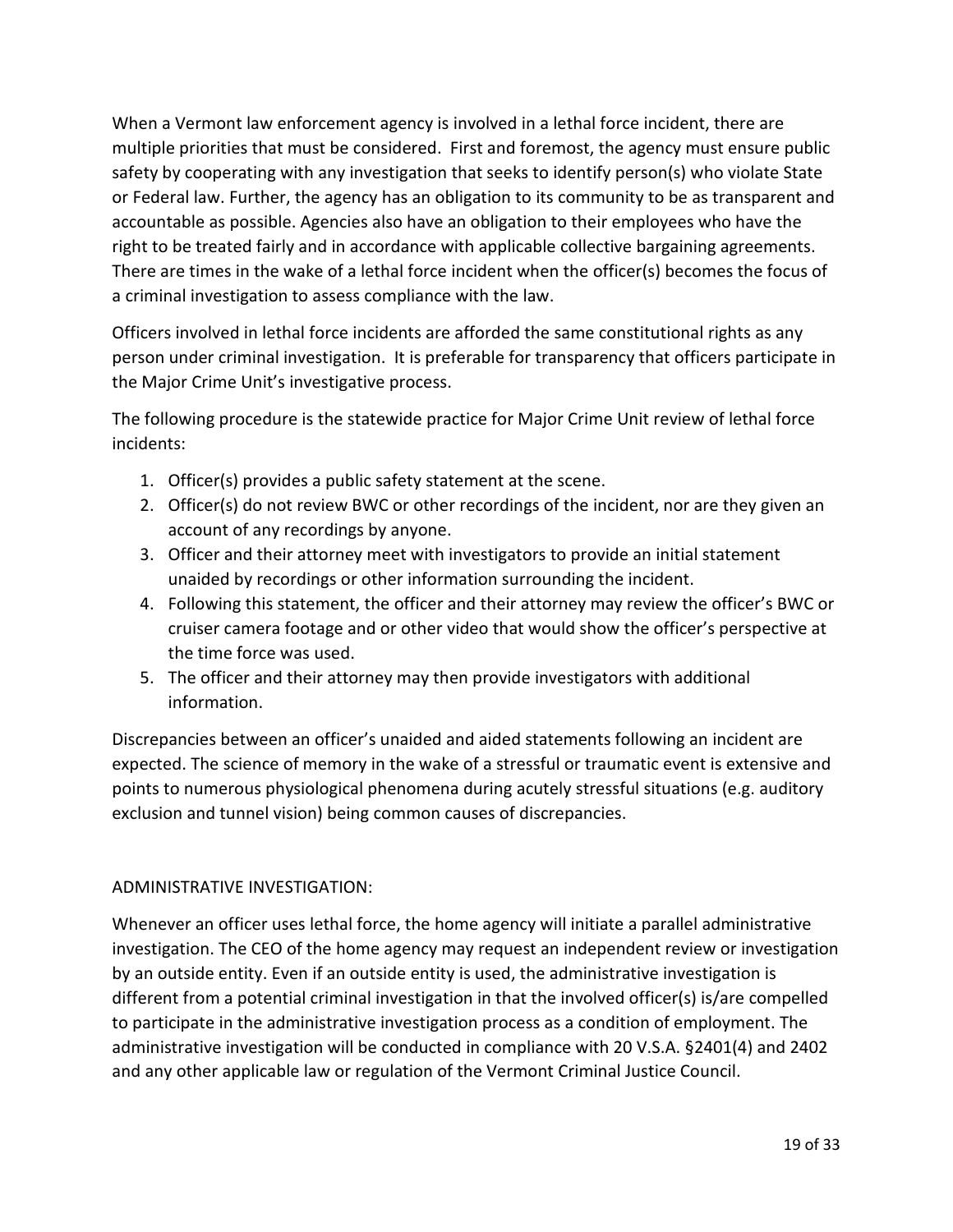In the event that an outside law-enforcement agency with jurisdiction (normally the VSP Major Crime Unit) initiates an investigation into the incident for the purpose of determining if there is criminal liability, the administrative investigation should occur after the criminal investigation and decisions by the Attorney General's Office and the State's Attorney's Office are complete.

The administrative investigator will interview the involved officer(s) and witnesses, and review all available evidence, information and statements. The administrative investigator may use information obtained as part of the criminal investigation but may **not** provide any information from the administrative investigation to criminal investigators or prosecutors. All applicable collective bargaining agreements will be followed during an administrative investigation.

The officer shall be kept informed of the progress of the administrative investigation and upon completion, notified in writing of the outcome.

The CEO or their designee shall notify the State's Attorney, relevant municipal/state legal counsel, and any duly appointed police oversight body (in executive session) of the administrative investigation's outcome. If the investigation concludes a necessity to report to the VCJC pursuant to 20 V.S.A. §2401, it shall be done without delay. A guide to reporting officer misconduct can be found here: [https://vcjc.vermont.gov/content/act-56-reference](https://vcjc.vermont.gov/content/act-56-reference-guide)[guide.](https://vcjc.vermont.gov/content/act-56-reference-guide)

## RECOMMENDATIONS PRIOR TO RETURN TO DUTY:

The officer(s) should be placed on administrative leave or assigned to administrative duties with no enforcement responsibilities pending completion of the criminal investigation and decision about prosecution by both the Attorney General's Office and the State's Attorney's Office. <sup>[20](#page-19-0)</sup>

It is strongly recommended that the CEO direct the officer to obtain psychological follow-up for post-incident trauma and that the agency pays for such services. With prior approval from the CEO, an officer may seek psychological follow-up from a licensed professional of their choice. At least an initial psychological follow-up should be completed before the officer is reassigned to duty.

#### RELEASE OF BWC OR OTHER RECORDINGS IN THE WAKE OF A LETHAL FORCE INCIDENT:

Recordings, or portions thereof, taken during the course of these significant incidents do become public pursuant to public records law. In the wake of an incident, ensuring due process for every person involved is essential. The question of releasing recording is not *if*, but *when*.

<span id="page-19-0"></span><sup>&</sup>lt;sup>20</sup> Keeping an officer on admin duty may not be feasible in some agencies. The CEO should carefully evaluate the circumstances and consult with the State's Attorney and Attorney General's Office prior to returning the officer to duties that may involve enforcing laws/ordinances or using force.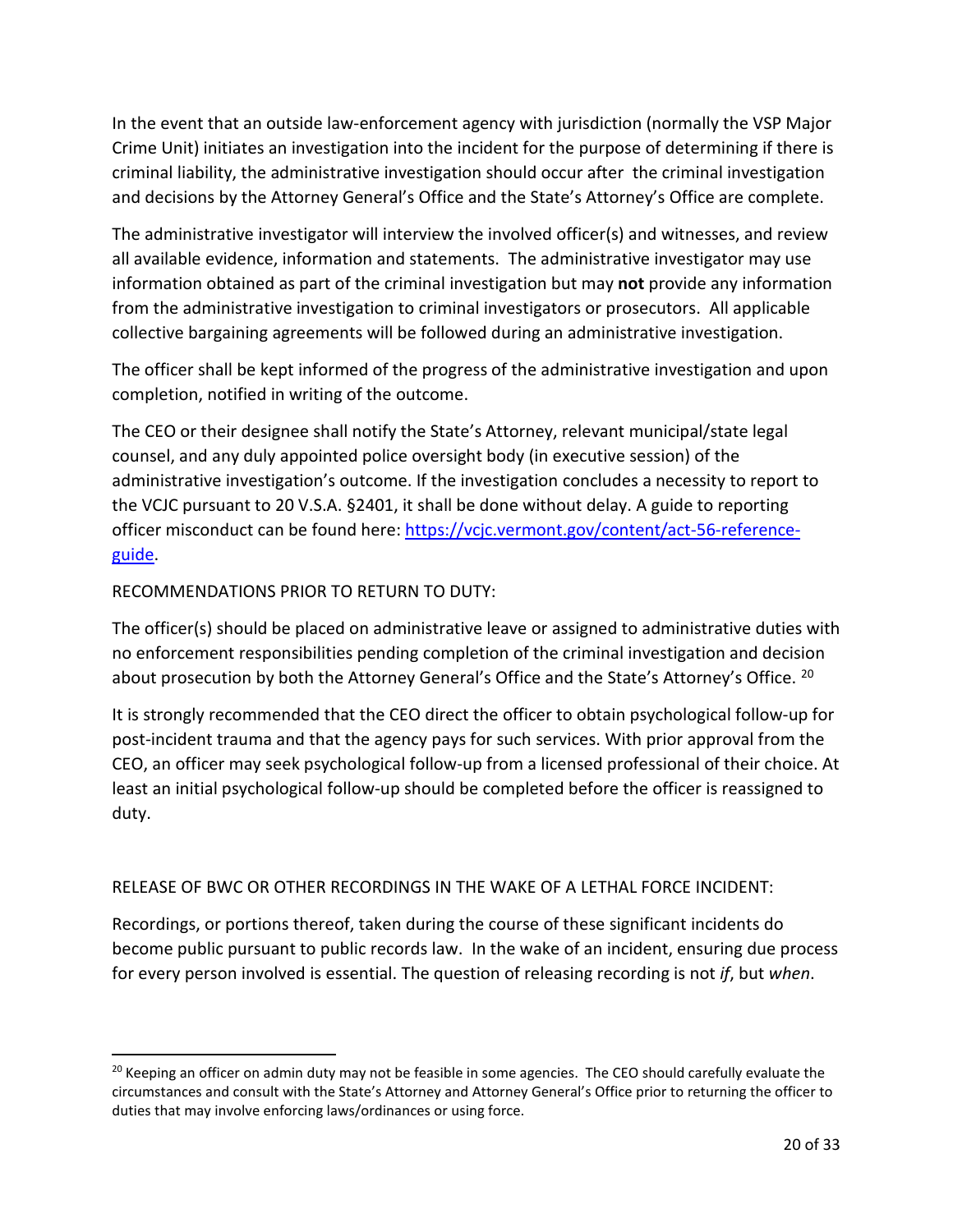Following lethal force incidents, it is not uncommon for multiple agencies to possess copies of BWC or other recordings. For instance, the home agency, the Vermont State Police and the State's Attorney's Office or Attorney General's Office may all have copies of the relevant recordings. This can create confusion, duplication of effort and expense as well as inconsistency when presented with public information requests for release of the footage. Because multiple copies of digital recordings will exist, the following guidance is intended to identify the agency with the superordinate interest at certain stages post-incident.

When an outside agency (usually VSP) conducts a criminal investigation, the investigating agency will provide the home agency with a letter requesting preservation of all evidentiary items and describing the investigative process. Recordings are considered evidence in a criminal investigation. While the criminal investigation is ongoing, VSP (or other outside agency) is in control of the record<sup>[21](#page-20-0)</sup> and, in consultation with prosecutors, will control release of recordings until the investigation is complete and the case has been reviewed by both the Attorney General's Office and the State's Attorney's Office.

- a. If the VSP investigation results in criminal charges, the prosecuting agency shall be in control of the record and control release until such charges are resolved.
- b. If the VSP investigation does not result in criminal charges, the home agency resumes its controlling role as the keeper of the record.

This procedure is intended to provide clarity to involved agencies, members of the public and media and to avoid confusion and unnecessary duplication of effort to process requests for recordings. Nothing in this guidance is intended to shield recordings from public examination. There are numerous factors that impact the release of body-worn camera or other recordings of a serious incident. It is not possible to create a definitive timeline for the release of recordings given the number of legal, investigative, operational, and external factors that bear on events on a case by case basis. Footage should be released as soon as practical in consultation with investigators, prosecutors, and organizational leaders. Whenever possible, release will occur within 30 days of the incident.

##

<span id="page-20-0"></span> $21$  1 V.S.A. 317(c)(5)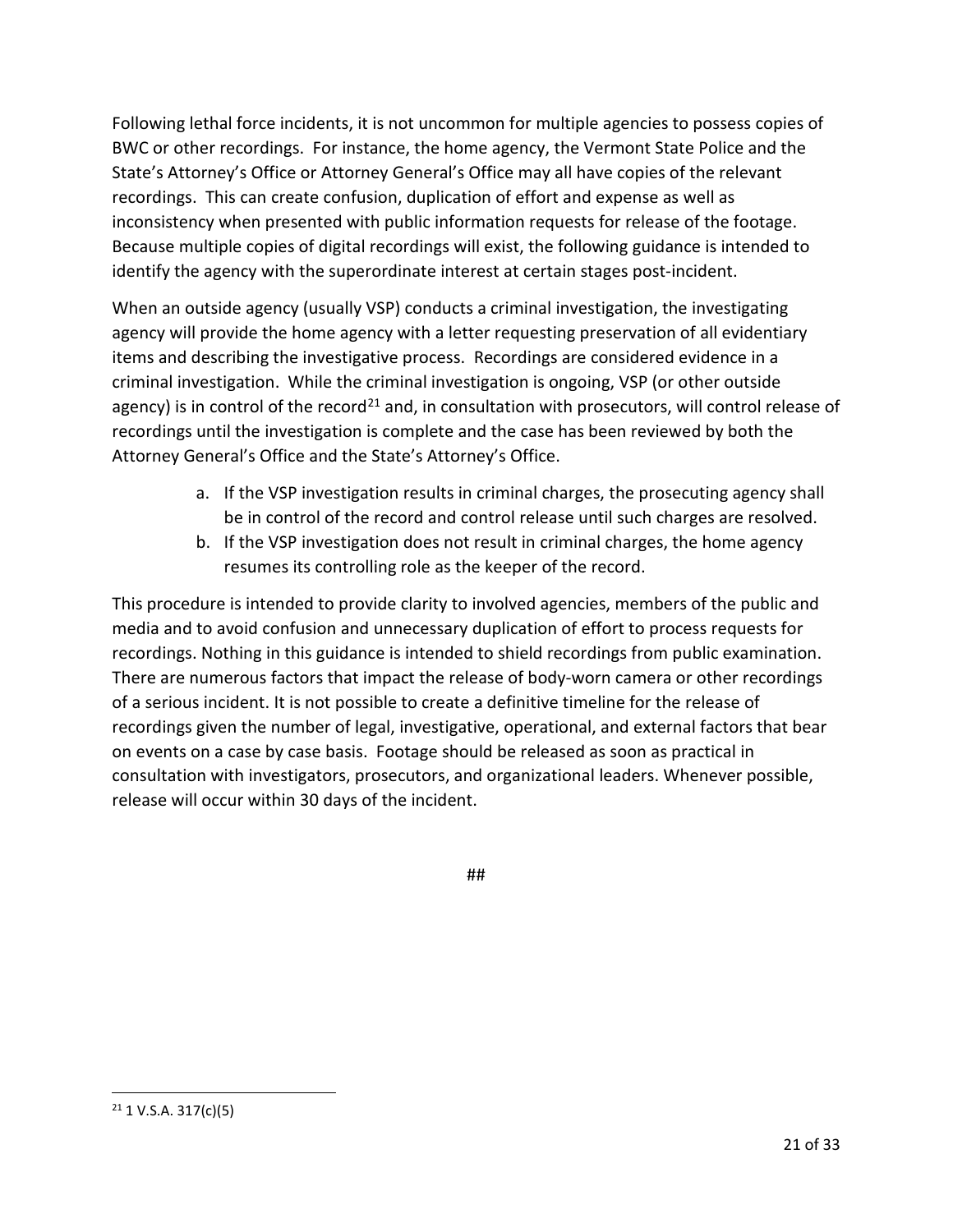## **Appendix B – Administrative Warning for Use of Aerosol Agents**

When an aerosol agent has been used an officer shall, as soon as practical, provide the subject with the Administrative Warning below in preparation for providing care for the individual contaminated by the product. Decontamination should occur as soon as practical following the application of an aerosolized agent.

Name: The contract of the contract of Date: the contract of the line of the contract  $\mathsf{Date}$ :

You have been contaminated with an aerosol agent (insert the name of the product), a natural product derived from cayenne peppers. This aerosol agent is non-toxic and the effects will wear off in a short time.

The effects of being exposed may complicate other medical conditions, including, but not limited to:

- 1. Overdoses;
- 2. High levels of drugs like cocaine, amphetamines, barbiturates, PCP, opiates, heroin, prescription drugs or alcohol;
- 3. Medical conditions relating to heart problems;
- 4. Pregnancy.

I am going to ask you five questions for your own safety. Not answering my questions, withholding information or giving false or misleading answers could delay medical treatment and may seriously jeopardize your health and safety.

Do you understand everything I have told you? YES NO Refused to answer

1. Are you currently under the influence of cocaine, amphetamines, barbiturates, PCP, opiates, heroin, prescription drugs or alcohol?

YES NO Refused to answer

- 2. Are you, or could you be pregnant? YES NO Refused to answer
- 3. Do you have heart problems, lung problems, diabetes, high blood pressure, allergies or any other serious medical condition? \_\_\_\_ YES \_\_\_\_\_ NO \_\_\_\_\_ Refused to answer
- 4. Do you have a pacemaker? \_\_\_\_ YES \_\_\_\_ NO \_\_\_\_ Refused to answer
- 5. Do you wish to be medically evaluated? \_\_\_ YES \_\_\_ NO \_\_\_ Refused to answer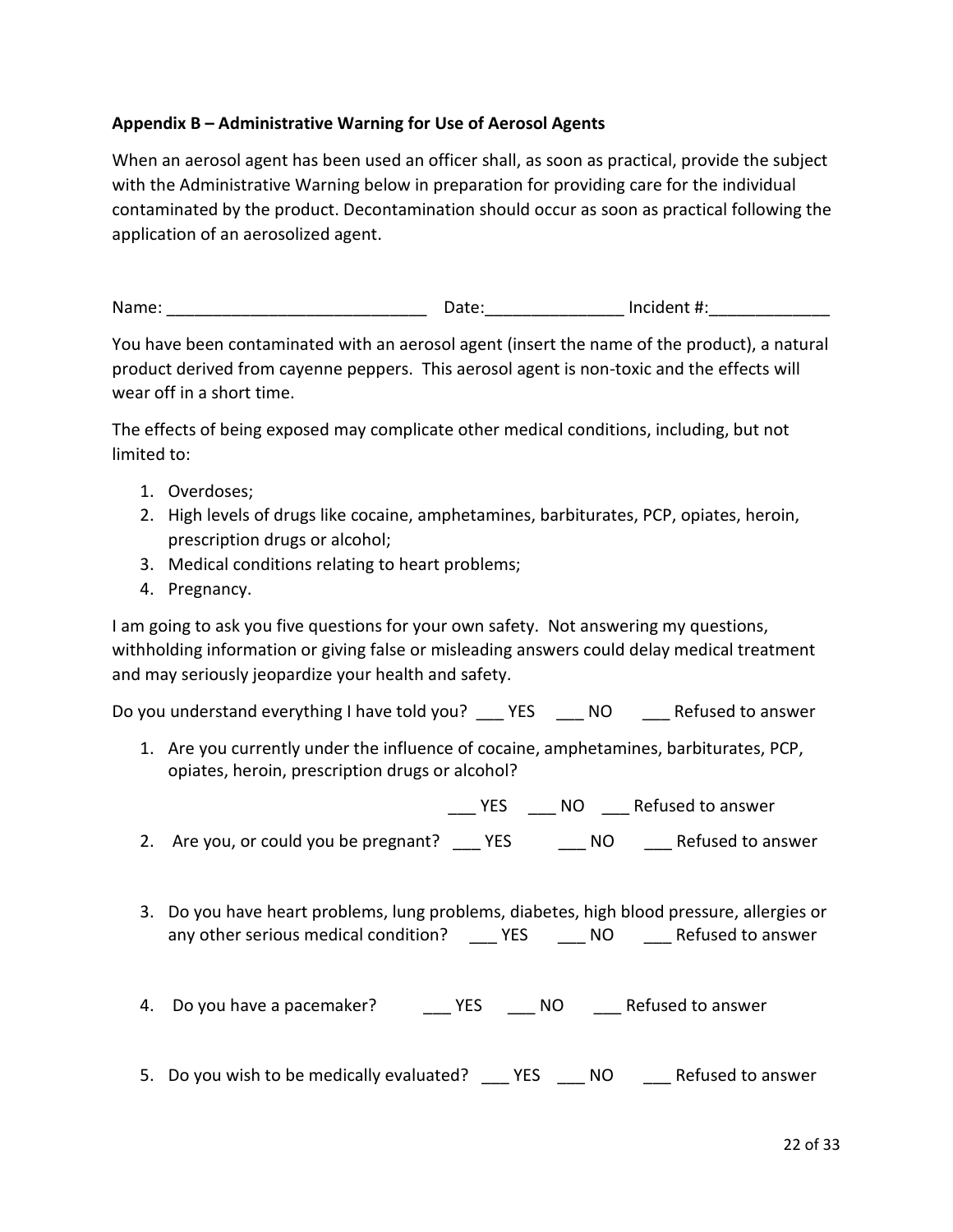## **Appendix C UOF Policy** – Use of Force Reporting minimum requirements

Whenever an officer uses force beyond compliant handcuffing, they will complete a Use of Force Report and identify all relevant supporting documentation such as recordings, witness statements, etc. **At a minimum**, agencies will collect data on the following fields:

- 1. Name, DOB, gender, race, address and contact info of the person or persons force was used on.
- 2. Name/rank/radio or badge number of the officer(s) involved.
- 3. Date/time/location of the use of force.
- 4. Incident number and call type
- 5. Description of the incident location to include whether it was indoors/outdoors, lighting conditions, and weather conditions.
- 6. Reason for the use of force such as: to effect an arrest, to defend self, to defend another, to effect an investigative detention, etc.
- 7. Description of the subject's behavior that necessitated the use of force.
- 8. Description of the level of resistance offered by the subject such as: passive resistance, active resistance, or assaultive.
- 9. Description of the force used by the officer(s) such as: empty hand controls or strikes, aerosol agent, baton (strikes or control/restraint techniques), display or use of CEW\*, firearm, etc. This description should include all officer actions taken beyond compliant handcuffing, the intended target area, the area affected and a description of whether each action was effective to gain compliance. If relevant, the make/model/serial number of the tool used must be recorded.
- 10. Description of any injuries to the subject or officer, including where and by whom medical evaluation (if any) was provided, transport method to treatment, and photographs of injuries. A description and photos of any injuries should be obtained when feasible, even if the subject refuses medical attention.
- 11. Identification of other officers or agencies present when force was used.
- 12. Identification of any known witnesses.
- 13. A narrative of the incident including identification of any supplemental information such as medical records, recordings, whether the subject(s) is a member of a special population, if any community resources such as mental health professionals were consulted, etc.
- 14. Name of the supervisor(s) who reviewed the use of force report and an indication of whether the use of force was within or outside of policy.
- \*If a CEW is used, the following information should be documented:

a. Type of use (deployed from distance or drive stun) and number of cartridges and/or cycles applied;

b. Clothing of the subject and whether contact probes penetrated the subject's skin;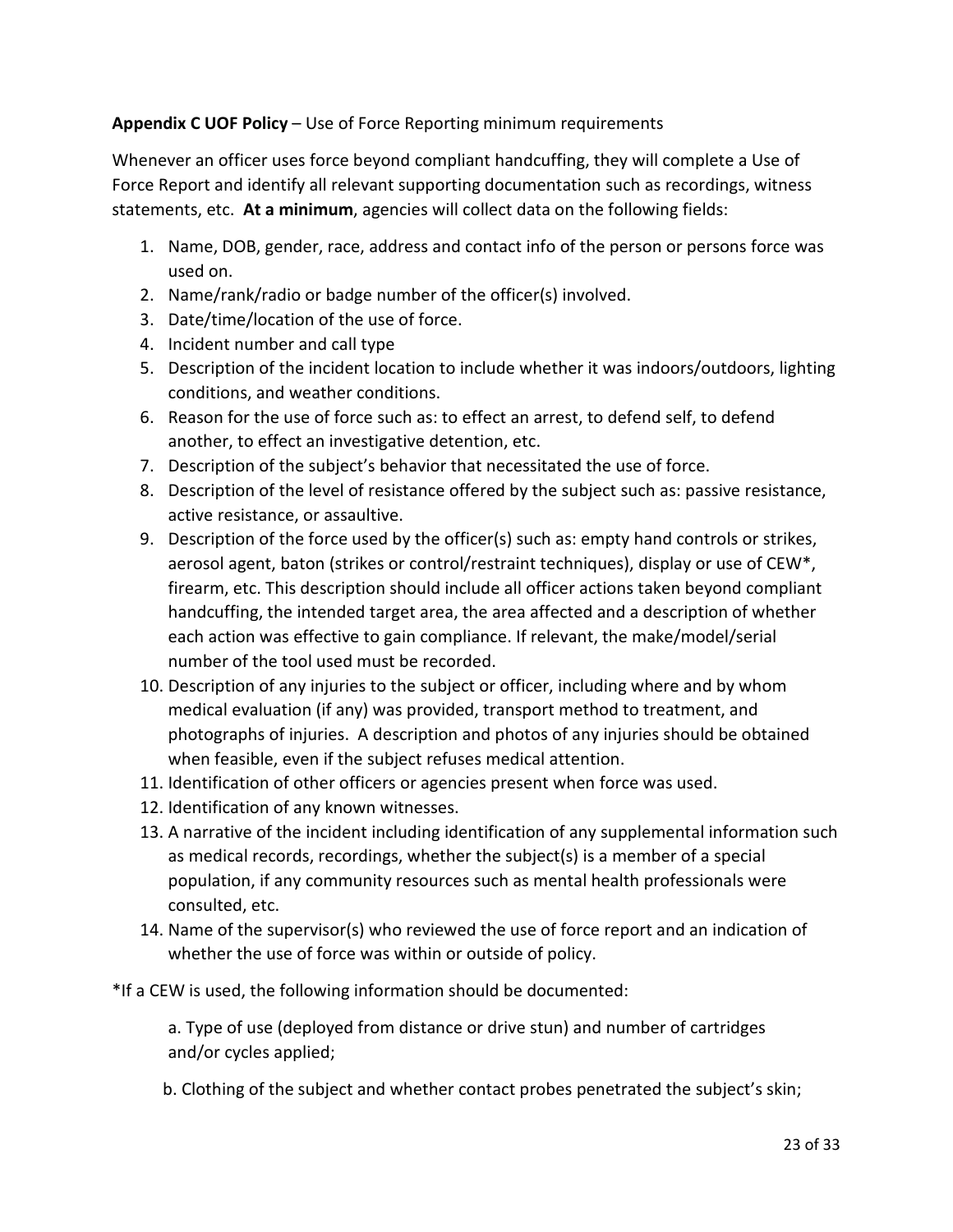- c. Whether CEW use was effective;
- d. Taser and cartridge(s) serial numbers.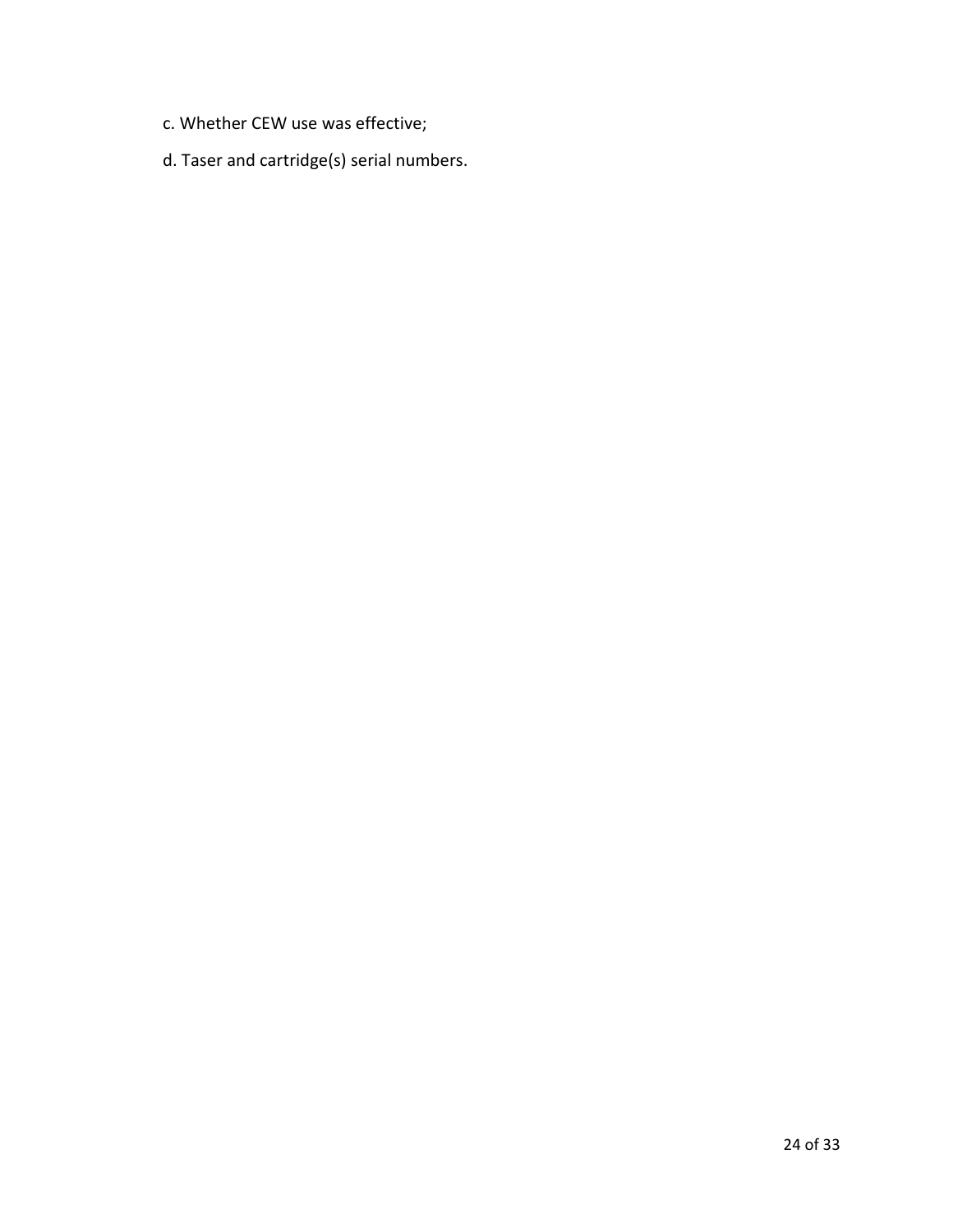**APPENDIX D to Vermont Statewide Use of Force Policy – Use of Force Guidelines for Interacting with Persons Known to be Experiencing or Perceived to be Experiencing Mental Impairment**

#### **I. PURPOSE**

These guidelines are an extension of the Statewide Use of Force policy and are intended to assist Vermont law enforcement officers when they encounter persons known to be experiencing, or perceived to be experiencing, mental impairment to bring safe and effective resolution to the situation.

#### **II. INTRODUCTION**

Act 27 addresses standards for law enforcement use of force. Specifically, 20 V.S.A. § 2368 (b)(1) states that a law enforcement officer's failure to use feasible and reasonable alternatives to force shall be a consideration for whether the use of force was objectively reasonable. Officers should make reasonable efforts to de-escalate the situation and if force is necessary, use only the force that is objectively reasonable, necessary and proportional to resolve the situation.

#### **III. MENTAL IMPAIRMENT**

#### **A. Definition**

For purposes of these guidelines, mental impairment is defined as a diminishment in an individual's cognitive, emotional or behavioral functioning as a result of physiological or psychosocial factors. A person may experience mental impairment for a variety of reasons, including as a result of a mental illness, drug or alcohol use or a physical illness such as a traumatic brain injury or a diabetic emergency.

#### **B. Signs that someone may be experiencing mental impairment**

Signs that someone may be experiencing mental impairment include, but are not limited to:

- A person experiencing mental impairment may be distracted by auditory, visual or other stimulus and unable to comply with directions from law enforcement or to listen effectively.
- Appearance of heightened emotion or the opposite flat affect/no emotions.
- Atypical aggression or displaying an unusually high energy level.
- Person may appear to be reacting to external or internal stimuli that is not able to be perceived by the officer (voices, smells, seeing something the officer doesn't).
- Disorganized behavior or atypical behavior like walking in traffic, not having clothes on or doing things that are unexpected given the context/environment.
- Incoherent speech, delayed speech, unprompted vocalizations or providing responses that do not match the questions asked.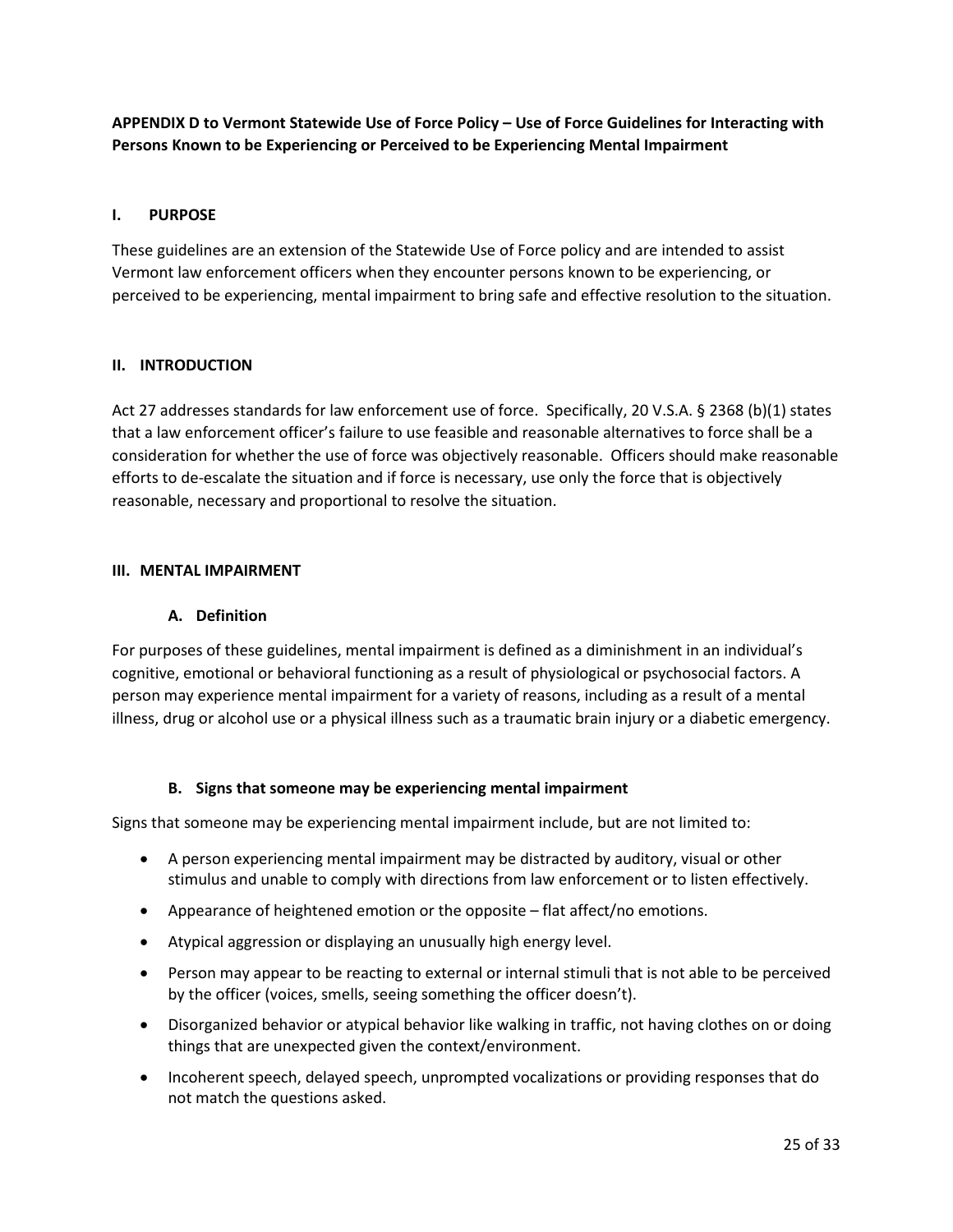- Sensitivity to auditory or sensory stimulation, covering their ears, turning away.
- Rocking back and forth or other self-soothing mechanisms.
- Non-compliance with officer's instructions in a manner that indicates an inability to comprehend or follow instructions rather than outright defiance. For example, a person may try to retreat away out of fear or appear to "freeze up."

#### **C. Possible reactions to uses of force by a person experiencing mental impairment**

These are generalized statements and do not apply to all persons experiencing mental impairment

The person may have unexpected strength and tolerance to pain. This information may be useful when determining how many officers should be present and whether or not a hands-on approach will be successful or merely cause the officer(s) to have to escalate their level of force.

The person may be vulnerable to ill effects of Taser or certain restraints because of pre-existing or medication-induced conditions (if possible, check with family members or health care providers about a subject's pre-existing conditions before deploying force).

#### **IV. GUIDING PRINCIPLES**

No two situations are alike. While every encounter is unique, there are some fundamental principles that should be upheld in every situation involving a person known to be experiencing or perceived to be experiencing mental impairment. First, acknowledging the sanctity of human life – including the lives of the subject(s), the officer(s), and the general public – is central to the police mission to protect and serve. In addition, the ability for law enforcement officers to display patience, humanity and genuine compassion in these situations will lead to better outcomes and increase public confidence. Next, law enforcement must go beyond a "what is justified" mindset to striving for what is the best possible outcome with the least amount of harm to all involved. This includes trying to limit the amount of trauma experienced by the subject, their family and the community. Lastly, law enforcement officers must be self-aware and not create the exigency that requires a use of force.

#### **V. LEGAL CONSIDERATIONS**

There are specific state and federal laws as well as case law that apply to law enforcement use of force against persons law enforcement officers know or perceive to be experiencing mental impairment.

#### **a. Vermont Use of Force Law**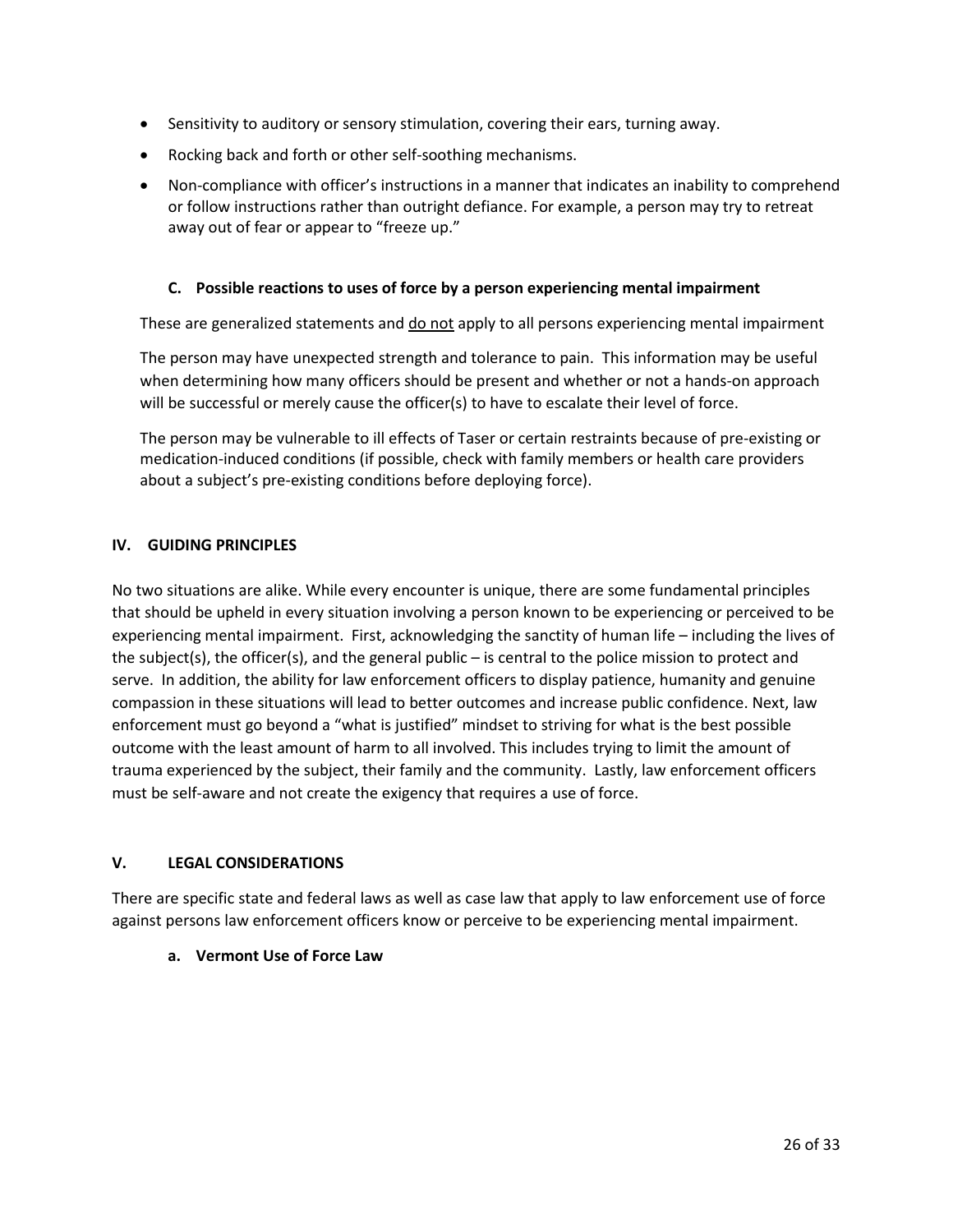Vermont's recently enacted statewide use of force law provides that when a law enforcement officer knows that a subject's conduct is the result of a mental impairment, the officer must take that information into account in determining the amount of force appropriate to use on the subject, if any.<sup>[22](#page-26-0)</sup>

Vermont's statewide use of force statute also provides that a law enforcement officer shall not use deadly force against a person based on the danger that person poses to himself or herself if an objectively reasonable officer would believe the person does not pose an imminent threat of death or serious bodily injury to the law enforcement officer or to another person.<sup>[23](#page-26-1)</sup>

For example, if a person with a gun is threatening to kill themselves, it would be unlawful for a law enforcement officer to use deadly force against that person if an objectively reasonable officer would not believe that the person poses an imminent threat of death or serious bodily injury to others, including the law enforcement officer.

#### **b. Accommodations for Individuals with Known or Apparent Disabilities**

When feasible, law enforcement officers should seek to reasonably accommodate individuals with known or apparent disabilities, including when considering the use of force against such individuals. Reasonable accommodations are specific to each situation. Examples of accommodations that may be reasonable include:

- Recognizing that an individual may be overwhelmed and removing distractions from the scene.
- Obtaining relevant information from family members, friends or others at the scene who know the individual and their history.
- Asking an adult member of the individual's family to participate in transport.
- Speaking slowly, simply, and briefly.
- Limiting the number of people who speak to the individual.
- Maintaining a comfortable distance from the individual.
- Engage in non-threatening communications.
- Use the passage of time to defuse a situation.
- Avoid physical contact.
- Call a nearby mental health counselor or peer support specialist.

<span id="page-26-0"></span><sup>22</sup> 20 V.S.A. §2368, subdivision (b)(5) (Added 2021, No 27, eff. October 1, 2021.)

<span id="page-26-1"></span><sup>&</sup>lt;sup>23</sup> 20 V.S.A. §2368, subdivision (c)(4) (Added 2021, No 27, eff. October 1, 2021.)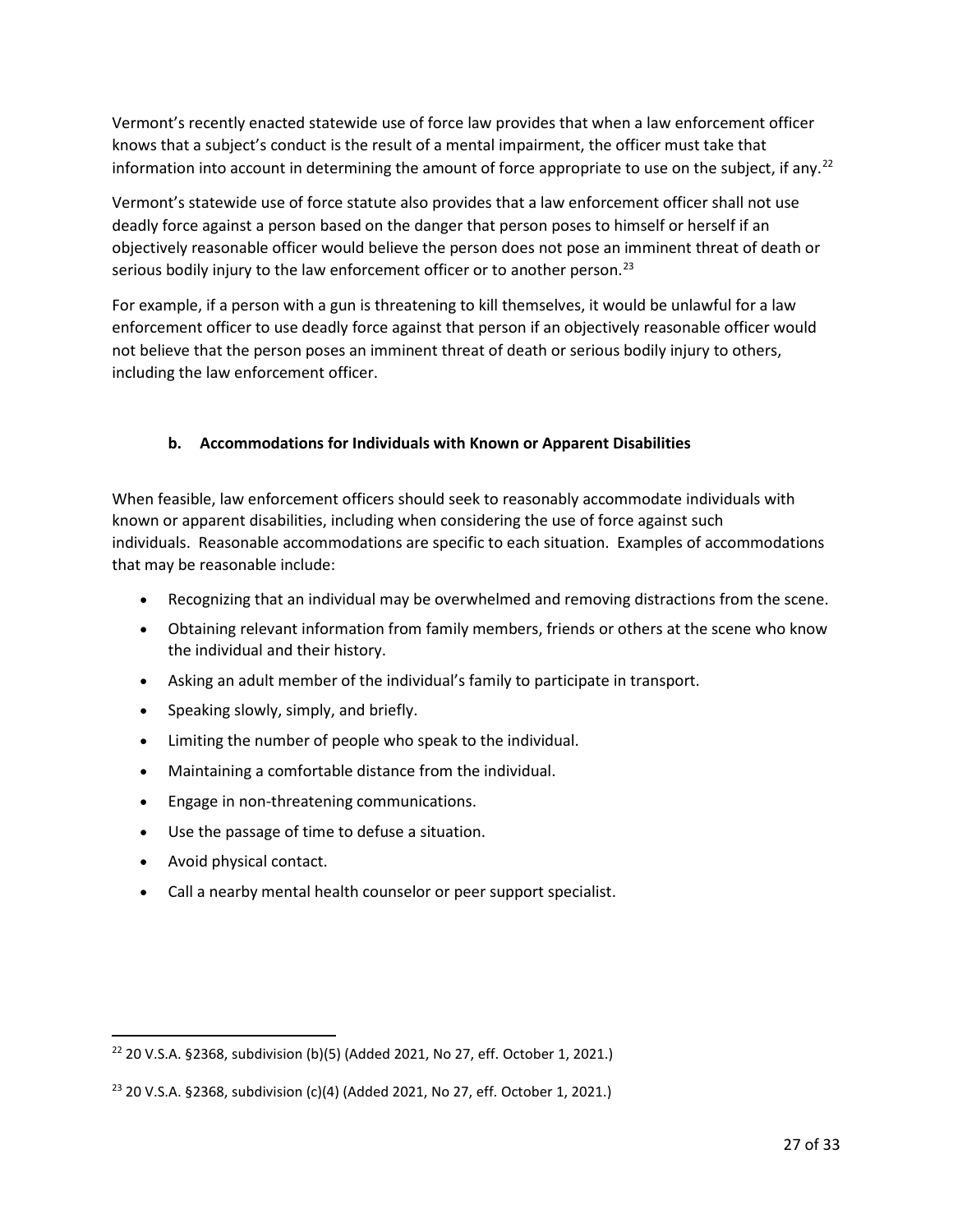#### **c. Case law**

A subject's mental impairment is one of among many factors that a court will consider in determining whether a law enforcement officer's use of force was objectively reasonable.<sup>[24](#page-27-0)</sup> Other factors include the severity of the crime at issue, whether the subject poses an immediate threat to the safety of the officers, and whether the subject is actively resisting arrest or attempting to evade arrest by flight.<sup>[25](#page-27-1)</sup>

Thus, use of force against an individual who has committed no crime, poses no threat to the community and whom the officer knows or reasonably should know is experiencing mental impairment is not evaluated in the same way as use of force to apprehend a person suspected of serious criminal wrongdoing or who poses a threat to the community.<sup>[26](#page-27-2)</sup>

#### **VI. PROCEDURES**

#### **A. Alternatives to be considered**

Gaining control is not always necessary if the person is not harming themselves or others. The following suggestions are meant to emphasize the importance of understanding the role of law enforcement in a given situation. If no crime has been committed and the police are serving in a caretaking function, it is essential that the officer make an independent assessment of the situation.

- Even though police were called to the scene, does this constitute an emergency or an appropriate use of police resources? Absent an articulable fear of danger to a person, officers should consider if there are other community partners that might be better suited to handle this situation.
- Even though a person may be experiencing mental impairment does that mean police have to intervene or take the person into custody? Is it a crisis? Is there danger to self or others? Is there an emergent need to take action rather than summon other resources or make a referral to resources?
- Although a person may have a mental illness, this does not necessarily mean they are in need of or want mental health care.

#### **B. Identify the situation – planning/preparation**

When time is available – such as during the response to such an incident – time can be used effectively to assist in a successful resolution. Either the responding officer, or in some cases, the dispatcher,

<span id="page-27-0"></span><sup>24</sup> *Brunette v. City of Burlington*, Case No. 2:15-cv-00061, at p. 40 (D. Vt. Aug. 30, 2018); *Chamberlain v. City of White Plains*, 960 F.3d 100, 106 fn. 9, 108, and 114 (2d Cir. 2020)

<span id="page-27-1"></span><sup>25</sup> *Graham v. Connor*, 490 U.S. 386, 395 (1989).

<span id="page-27-2"></span><sup>26</sup>*Chamberlain v. City of White Plains*, 960 F.3d 100 (2d Cir. 2020); Gray v Cummings, 917 F.3d 1, 11 (1st Cir. 2019); *King v. Hendricks County Comm'rs*, 954 F.3d 981, 984 (7th Cir. 2020); *Vos v. City of Newport Beach*, 892 F.3d 1024, 2034 (9th Cir. 2018).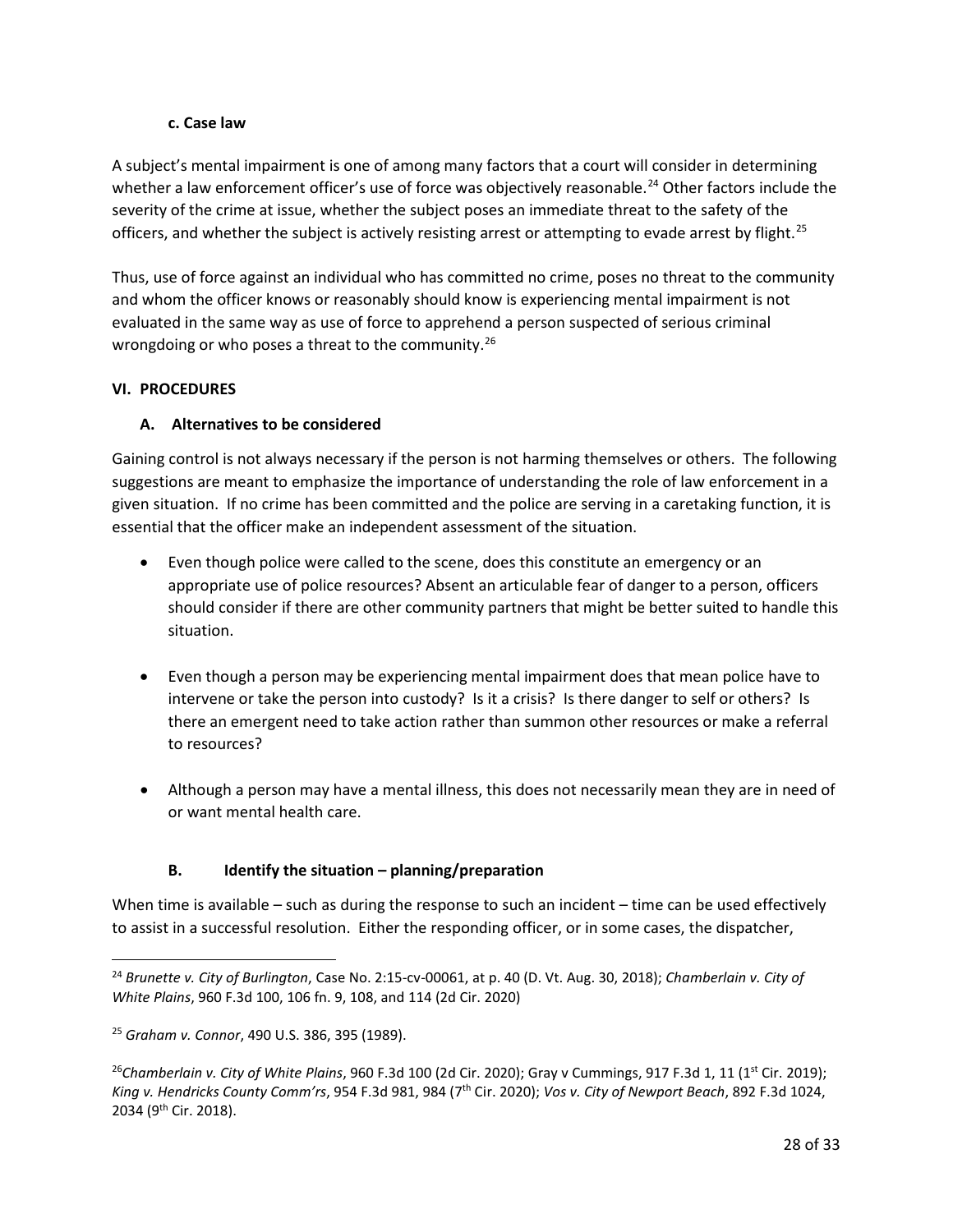should begin to assess the circumstances by gathering as much information as is available. Useful information can be gleaned by considering the following preparation steps:

#### *BEFORE ARRIVAL TO THE SCENE*

- Who called the police and what prompted the call? What does the caller know about the subject? A family member with knowledge of the subject's condition and past history may be able to provide more reliable information than a stranger who can only report behaviors happening in real time.
- If there have been prior instances of the person needing assistance, does the caller know what helped?
- Dispatch should ask the caller if there are weapons involved, who is on scene and what the physical environment is.
- Officers should be familiar with the resources available in the area and enlist assistance as necessary because local resources may have knowledge of the individual and there may be a plan in place for this person.
- Check prior involvements with the person is there information that points to a mental health impairment? Could this help explain some of the conduct being reported?
- Check CAD/RMS or other resources to see if there are contacts listed or family members or acquaintances who may be useful in the encounter. Information from prior encounters may provide ways to connect with the person.

#### *UPON ARRIVAL AT THE SCENE*

- Upon arrival and initial assessment of the situation, the officer should ask *do I need to take immediate action?* If the answer is yes, nothing in this appendix prevents an officer from doing so. If not, **slow everything down**.
- Officers should consider whether summoning a trained crisis negotiator or mental health clinician would be appropriate.

#### **C. Response guidelines – while in the encounter**

Once on scene and able to assess the totality of the circumstances, officers may be able to use some of the following suggestions to facilitate a safe outcome. Time, containment, communication, selfregulation and utilization of community resources are effective tools to work toward peaceful resolution.

#### *CONTAINMENT*

- Keep distance from the person whenever able, both for officer safety reasons and to avoid making the person feel trapped.
- Try to limit the number of other influences who may be escalating the situation unknowingly (other persons on scene).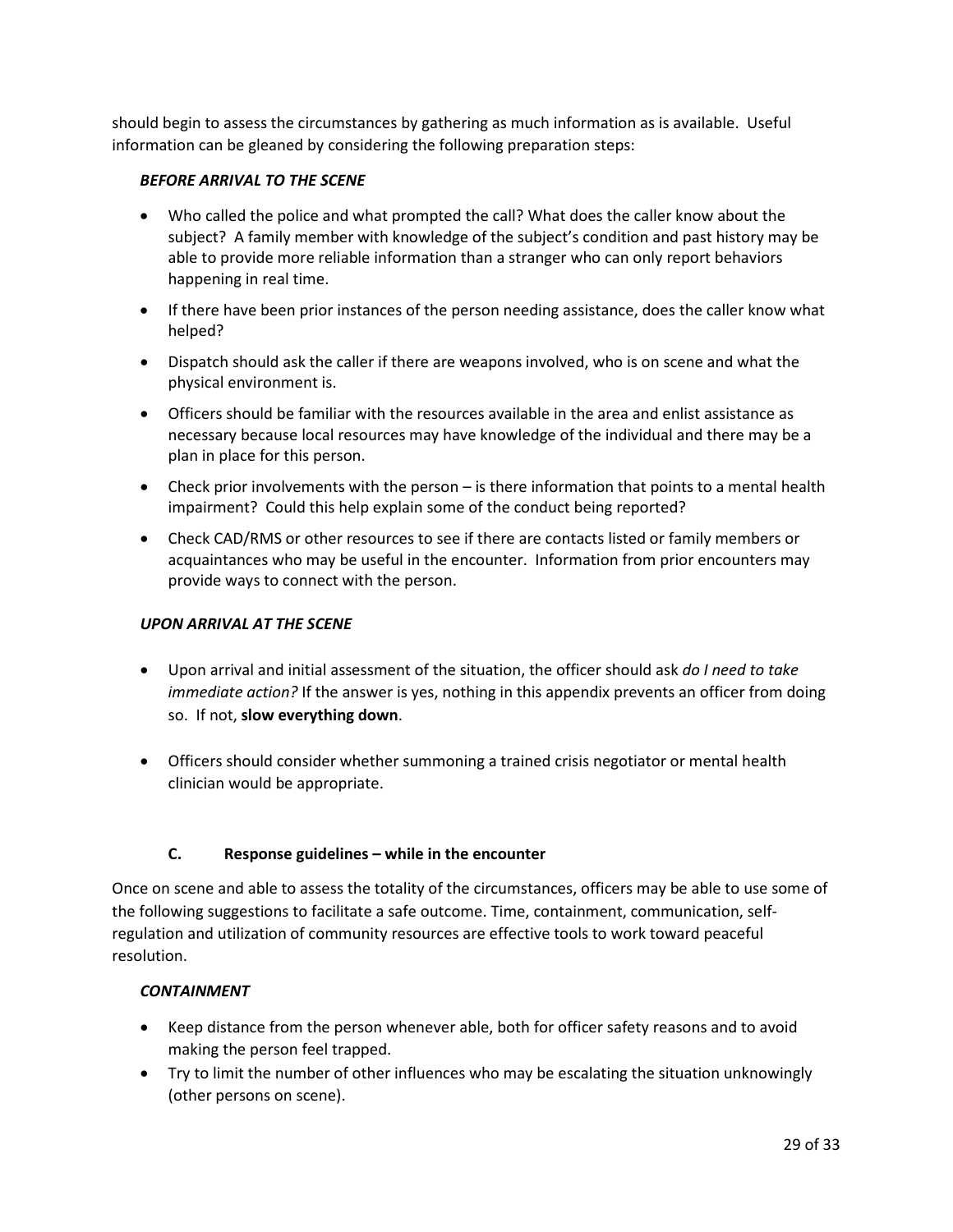#### *TIME*

- Slow down the pace of events and try to establish rapport. Try to create a non-threatening environment where conversation can occur.
- Allow for the possibility that a successful resolution may look different than a typical police response. Expect that this will take longer than usual and do not rush to problem solving. Be open to alternative resolutions and collaboration with other stakeholders.

#### *SELF-REGULATION*

- Self-regulation controlling your own level of stress and conveying calm. Officers should be mindful to not escalate things by their own behavior.
- Make a conscious choice to shift from enforcement mode to peaceful resolution mode. The safety of all persons trumps the need for the officer to control every movement. Be respectful. Avoid whispering or laughing. Validate the person's concerns and perspective of distress whether or not it is something you personally would find distressing.
- Officers should continually re-assess the purpose of their presence on scene and what the desired outcome is. Focus on keeping the person and situation calm.
- Be nice. Treat the person as a fellow human and provide the level of service that you would want if this was your loved one.

#### *COMMUNICATION*

- Utilize a contact officer and a cover officer. The cover officer should ensure the environment is safe and allow the contact officer to focus on the subject. The contact officer should be the only one to talk to the subject. The contact officer should continually assess their demeanor and intensity to try and de-escalate the situation. Consider changing contact officers or changing roles among responders if things are not going well or if the contact officer loses their patience.
- Command presence is unlikely to be effective in an encounter with a person experiencing mental impairment. Shouting or making threats is often counterproductive. Maintain your professionalism and calm demeanor. Do not use profanity or raise your voice. Some persons experiencing certain mental impairments may experience hyper-sensitive hearing such that a whisper may sound like a shout.
- Avoid directives such as "calm down" or "relax". Consider using non-adversarial phrases such as "I see you are upset. Please tell me about it" or "What can I do to help you?" Assure the person that you are there to help and they are not in trouble (or that the trouble can be overcome).
- Make only one request at a time or ask only one question. Ask open ended questions. Listen carefully to the responses and see if there is useful information to develop rapport or identify needs. Repeat back what they have said to you, paraphrase and check for understanding.
- Be aware of your non-verbal cues facial expressions, body language, tone of voice and eye contact can be effective to help de-escalate a volatile situation.
- If an officer takes an action, assessing whether it had the desired effect or not will help inform next steps.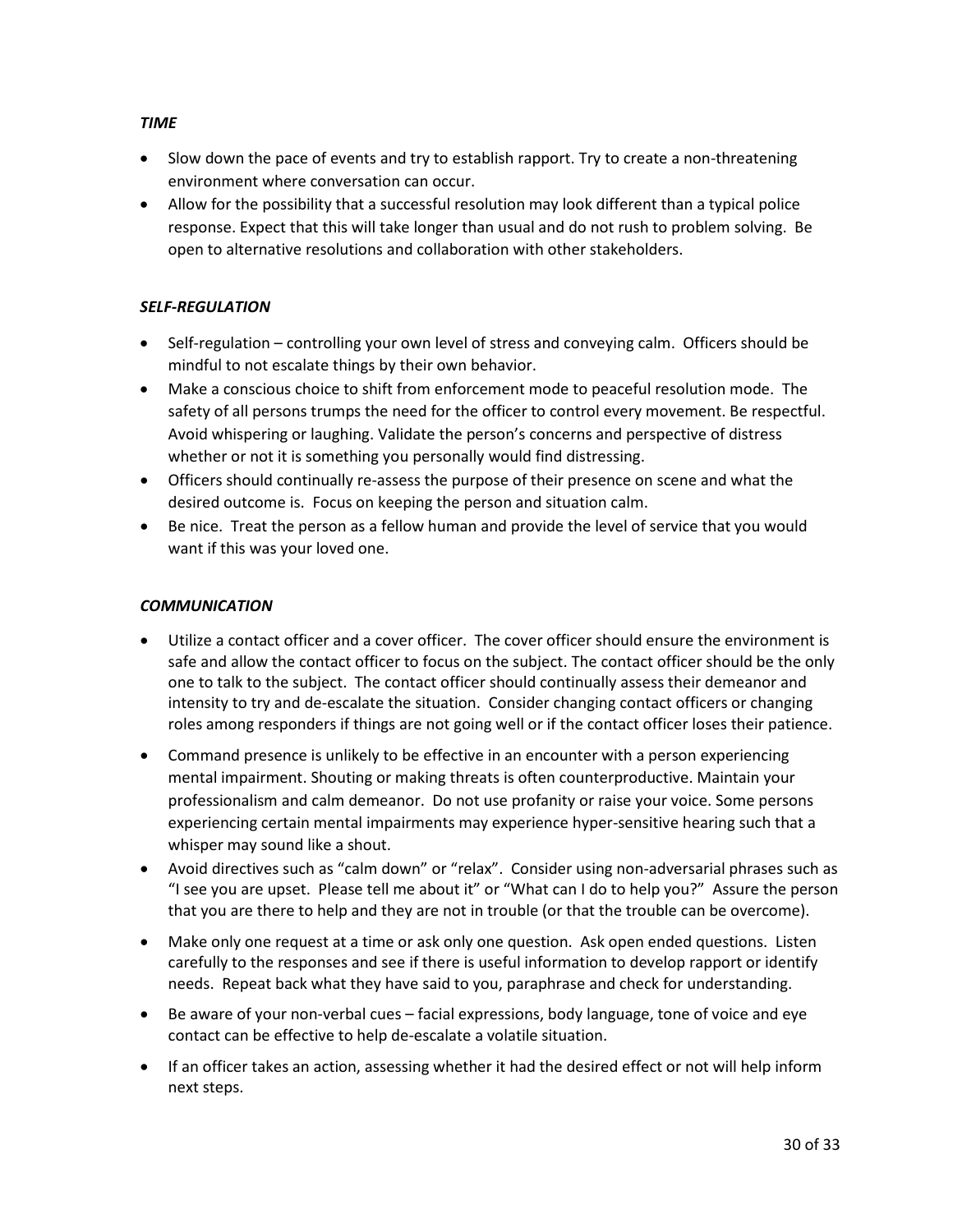#### *COMMUNITY RESOURCES*

- Utilize community resources such as social workers, CRISIS clinicians, military resources (if the subject is a veteran), peer support specialists or other community members with special knowledge or a connection to the subject and allow them to inform elements of the response or take the lead as appropriate.
- Offer alternative resources as appropriate if you gain information that the person is concerned about domestic violence or substance use, offer to connect them to community resources that do not focus on mental health.

#### **VI. SPECIAL SITUATIONS**

#### **A. Welfare checks**

When called to check the welfare of a person, the primary objective is to help and do no harm. Most welfare checks do not involve an allegation of criminal behavior and that changes the calculus of what is reasonable. The desired outcome is to get the subject whatever help they need without unnecessary harm or trauma being inflicted through the encounter.

#### *DISPATCHER/CALL TAKER*

- The call taker/dispatcher should try to ascertain as much information as possible about the situation, the subject of concern and the caller.
- Determine the caller's basis of knowledge of the subject.

#### *LAW ENFORCEMENT INDEPENDENT ASSESSMENT*

The officer needs to make an independent assessment of the situation and whether police intervention is needed. Consider speaking to the complainant prior to responding. Is an in-person response required?

#### *UPON ARRIVAL*

- On arrival, state who you are and why you are there. Try to reassure the person that you are there to help and determine that they are safe. Provide information about what would assist in resolving the concern.
- Try to establish communication, even if through a closed door.
- Officers should determine whether or not the person poses a risk to themselves or others. If the answer is yes, a plan should be made to take the person into protective custody. If the answer is no, the officer should consider making referrals to available resources or asking community resources to follow up with the subject.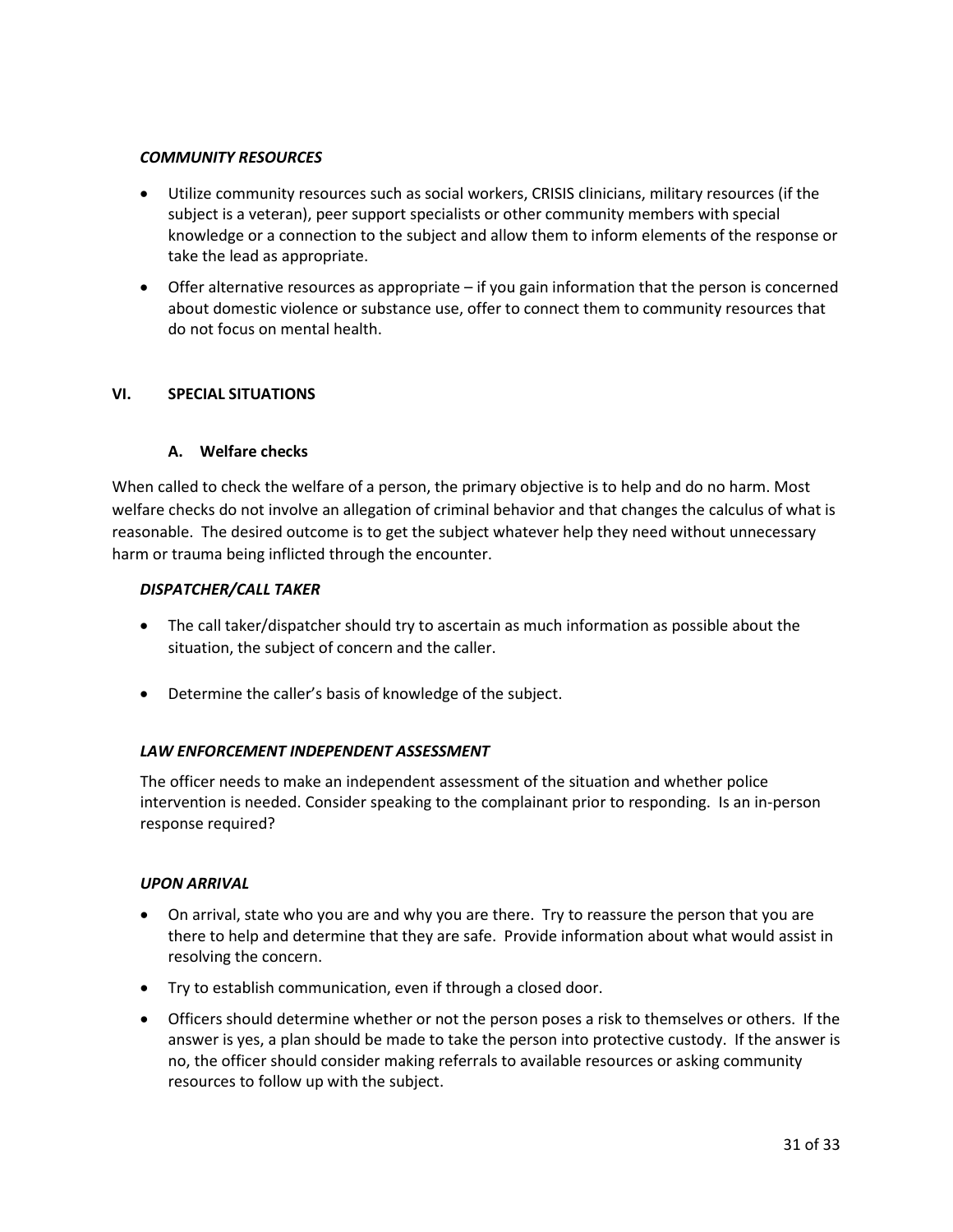#### *WARRANTLESS ENTRY –CONSIDERATIONS*

It is a basic principle of Fourth Amendment law that searches and seizures inside a home without a warrant are presumptively unreasonable. However, officers may render emergency assistance to occupants of private property who are seriously injured or threatened with such injury. The mere possibility of danger is insufficient. And, a person's mental illness does not alone create an exigent circumstance.

The core question is whether the facts would lead a reasonable officer to believe that there was an urgent need to render aid or take action. A warrantless search is no longer permissible once the exigency ends. The exigent circumstances rule does not apply where the police, without a warrant or any legally sound basis for warrantless entry, threaten that they will enter without permission unless admitted.

If police are going to make forced entry to the residence or a room, strong consideration should be given to announcing the intention to do so and allow the person an opportunity to open the door. Again, officers should not create the exigency that then requires immediate, forced entry.

#### **B. Warrants for emergency examination**

Law enforcement officers are periodically requested to take a person into custody pursuant to a warrant for emergency examination (EE). These guidelines should provide strategies for these encounters. Officers are reminded to make reasonable accommodations during service of EE warrants so long as it is feasible under the circumstances.

##